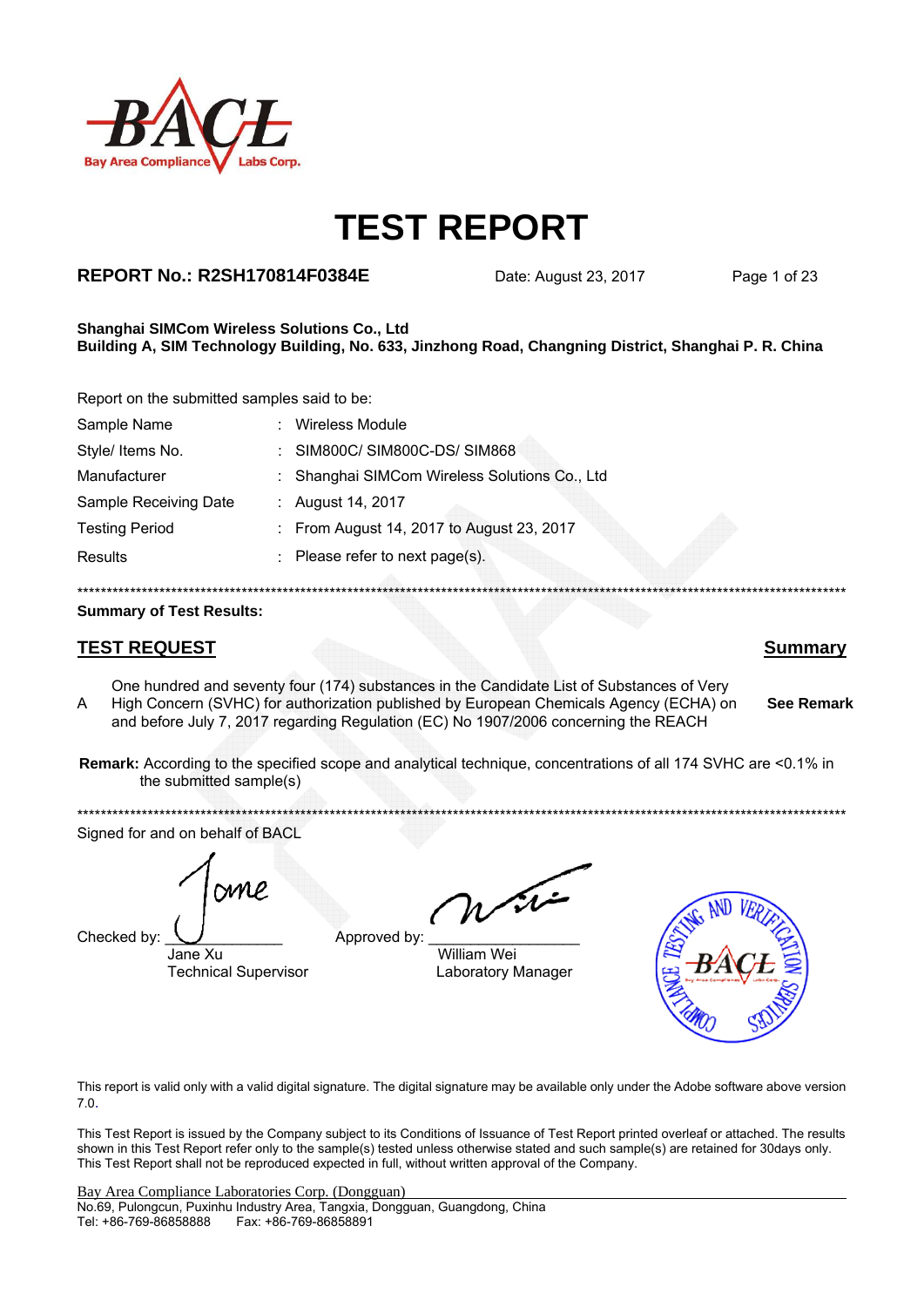

### **REPORT No.: R2SH170814F0384E** Date: August 23, 2017 Page 2 of 23

#### **Results:**

Tested part(s): The tested parts of submitted sample are as following:

| <b>Item</b>              | No. | <b>Test Part(s)</b>                                                 |
|--------------------------|-----|---------------------------------------------------------------------|
| (1) Nonmetal(SIM800C)    |     | White/brown plastic with black/red printing(label, Wireless Module) |
| $(2)$ Metal(SIM800C)     |     | Silvery metal(shield, Wireless Module)                              |
| $(3)$ PCB $(SIM800C)$    |     | Green PCB with EC and solder(PCB"V1.02", Wireless Module)           |
| (4) Nonmetal(SIM800C-DS) |     | White/brown with black/red printing(label, Wireless Module)         |
| (5) Metal(SIM800C-DS)    |     | Silvery metal(shield, Wireless Module)                              |
| (6) PCB(SIM800C-DS)      |     | Green PCB with EC and solder(PCB"V1.01", Wireless Module)           |
| (7) Nonmetal(SIM868)     |     | White/brown with black/red printing(label, Wireless Module)         |
| $(8)$ Metal $(SIM868)$   |     | Silvery metal(shield, Wireless Module)                              |
| (9) PCB(SIM868I)         |     | Green PCB with EC and solder(PCB, Wireless Module)                  |

\*\*\*\*\*\*\*\*\*\*\*\*\*\*\*\*\*\*\*\*\*\*\*\*\*\*\*\*\*\*\*\*\*\*\*\*\*\*\*\*\*\*\*\*\*\*\*\*\*\*\*\*\*\*\*\*\*\*\*\*\*

This report is valid only with a valid digital signature. The digital signature may be available only under the Adobe software above version 7.0.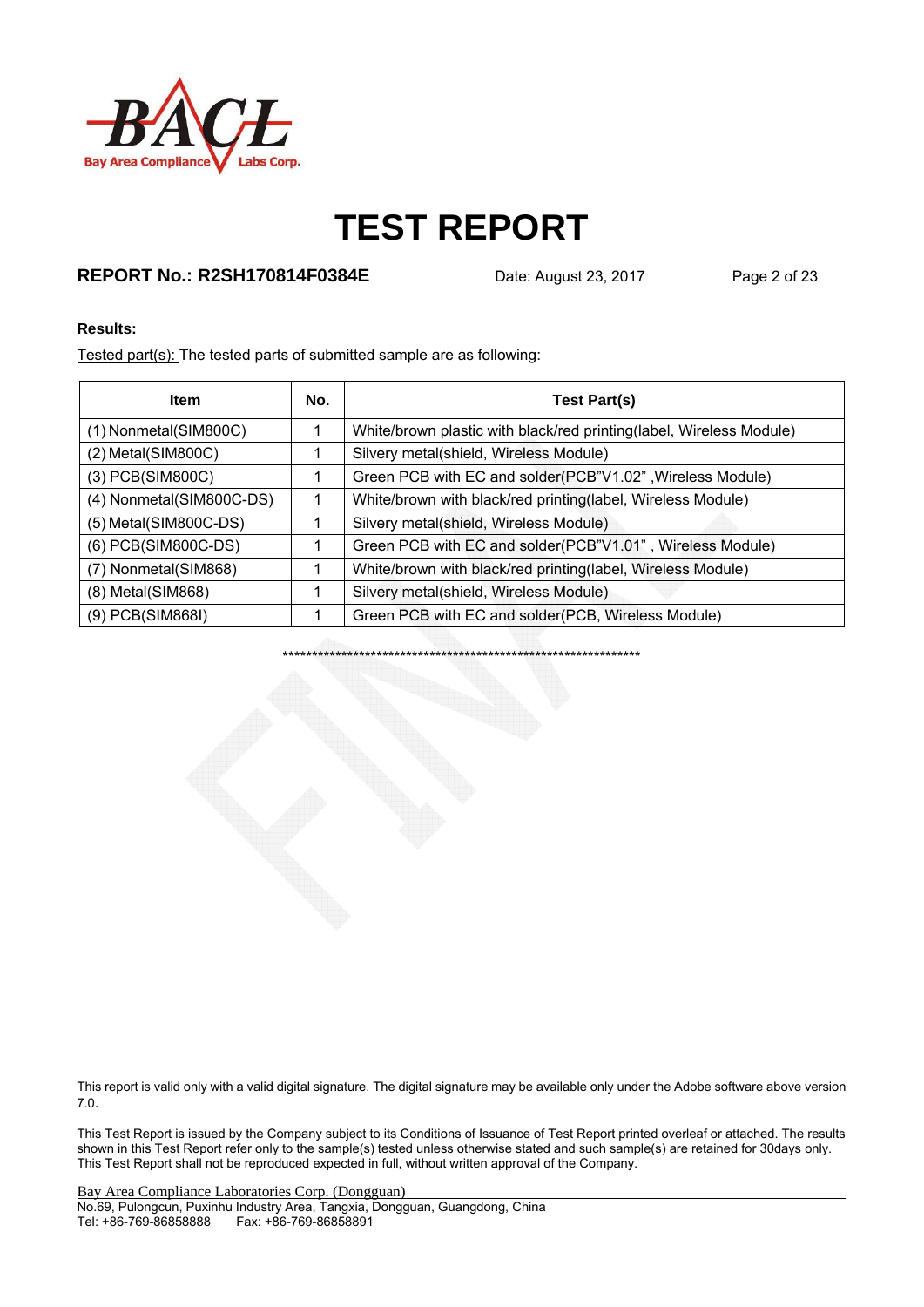

#### **REPORT No.: R2SH170814F0384E** Date: August 23, 2017 Page 3 of 23

**A**、**One hundred and seventy four (174) substances in the Candidate List of Substances of Very High Concern (SVHC) for authorization published by European Chemicals Agency (ECHA) on and before July 7, 2017 regarding Regulation (EC) No 1907/2006 concerning the REACH**

Test method: With reference to in- house method, Analysis is performed by ICP-OES, UV-VIS, IC, GC-MS, Headspace GC-MS, LC-MS/MS, HPLC-TS-MS.

The tested specimen was prepared as below admixture based on the similar materials principle, the content of SVHC in Sample component as following:

|                  |              | <b>Substances</b> |  |  |  |
|------------------|--------------|-------------------|--|--|--|
| Sample component | Test part(s) | <b>Result</b>     |  |  |  |
| <b>SIM800C</b>   | (1`          | N.D. (individual) |  |  |  |
|                  | (2)          | N.D. (individual) |  |  |  |
|                  | (3)          | N.D. (individual) |  |  |  |
|                  | (4)          | N.D. (individual) |  |  |  |
| SIM800C-DS       | (5)          | N.D. (individual) |  |  |  |
|                  | (6)          | N.D. (individual) |  |  |  |
|                  | (7)          | N.D. (individual) |  |  |  |
| <b>SIM868</b>    | (8)          | N.D. (individual) |  |  |  |
|                  | (9)          | N.D. (individual) |  |  |  |

\*\*\*\*\*\*\*\*\*\*\*\*\*\*\*\*\*\*\*\*\*\*\*\*\*\*\*\*\*\*\*\*\*\*\*\*\*\*\*\*\*\*\*\*\*\*\*\*\*\*\*\*\*\*\*\*\*\*\*\*\*

This report is valid only with a valid digital signature. The digital signature may be available only under the Adobe software above version 7.0.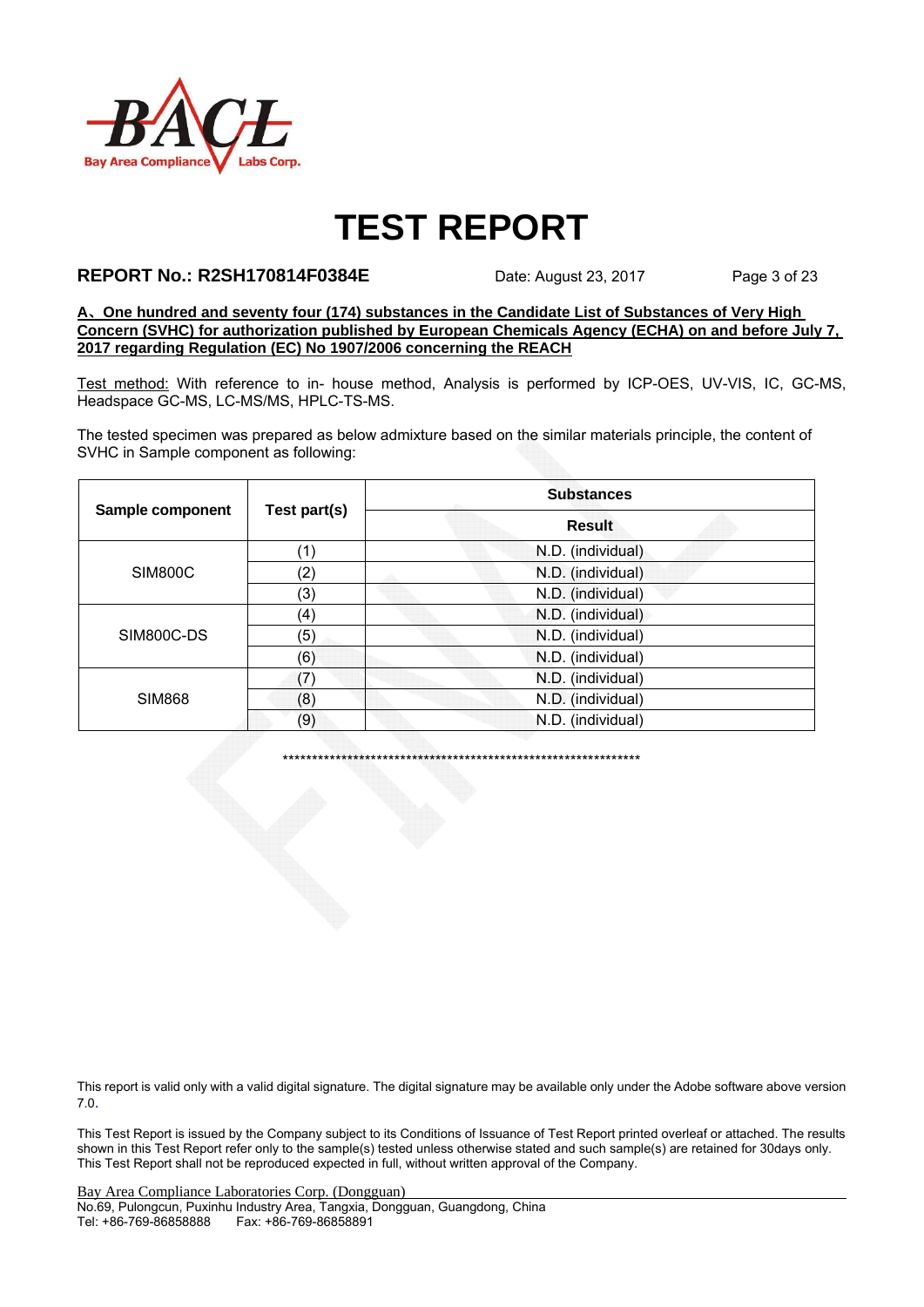

#### **REPORT No.: R2SH170814F0384E** Date: August 23, 2017 Page 4 of 23

#### **List of Substances:**

| No.            | <b>Items</b>                                                                   | CAS No.                                                                           | EC No.                  | <b>Unit</b>   | <b>MDL</b> | Category   |
|----------------|--------------------------------------------------------------------------------|-----------------------------------------------------------------------------------|-------------------------|---------------|------------|------------|
| 1              | Anthracene(ANT)                                                                | 120-12-7                                                                          | 204-371-1               | $\%$          | 0.001      | <b>PBT</b> |
| $\overline{2}$ | 4,4'-Diaminodiphenylmethane<br>(MDA)                                           | 101-77-9                                                                          | 202-974-4               | $\%$          | 0.001      | <b>CMR</b> |
| 3              | Dibutyl Phthalate(DBP)                                                         | 84-74-2                                                                           | 201-557-4               | $\%$          | 0.003      | <b>CMR</b> |
| 4              | Cobalt Dichloride(CoCl2)*                                                      | 7646-79-9                                                                         | 231-589-4               | $\%$          | 0.010      | <b>CMR</b> |
| 5              | Diarsenic Pentaoxide(As <sub>2</sub> O <sub>5</sub> )*                         | 1303-28-2                                                                         | 215-116-9               | $\%$          | 0.002      | <b>CMR</b> |
| 6              | Diarsenic Trioxide(As <sub>2</sub> O <sub>3</sub> )*                           | 1327-53-3                                                                         | 215-481-4               | $\%$          | 0.002      | <b>CMR</b> |
| $\overline{7}$ | Sodium Dichromate,<br>Dihydrate*                                               | 7789-12-0,<br>10588-01-9                                                          | 234-190-3               | $\frac{0}{0}$ | 0.004      | <b>CMR</b> |
| 8              | 5-tert-butyl-2,4,6-trinitro-m-<br>xylene(musk xylene)                          | $81 - 15 - 2$                                                                     | 201-329-4               | $\%$          | 0.003      | vPvB       |
| 9              | Bis-(2-ethyl(hexyl) Phthalate<br>(DEHP)                                        | 117-81-7                                                                          | $204 - 211 - 0$         | $\%$          | 0.003      | <b>CMR</b> |
| 10             | Hexabromocyclododecane<br>(HBCDD)                                              | 25637-99-4<br>& 3194-55-6<br>$(134237 - 51 - 7, 1$<br>34237-50-6,13<br>4237-52-8) | 247-148-4.<br>221-695-9 | $\frac{0}{0}$ | 0.005      | <b>PBT</b> |
| 11             | Alkanes, C10-13, chloro(Short<br><b>Chain Chlorinated Paraffins)</b><br>(SCCP) | 85535-84-8                                                                        | 287-476-5               | $\%$          | 0.010      | <b>PBT</b> |
| 12             | Bis(tributyltin) oxide(TBTO)**                                                 | 56-35-9                                                                           | 200-268-0               | $\%$          | 0.003      | <b>PBT</b> |
| 13             | Lead Hydrogen Arsenate*                                                        | 7784-40-9                                                                         | 232-064-2               | $\%$          | 0.005      | <b>CMR</b> |
| 14             | Benzyl Butyl Phthalate(BBP)                                                    | 85-68-7                                                                           | 201-622-7               | $\%$          | 0.003      | <b>CMR</b> |
| 15             | Triethyl Arsenate*                                                             | 15606-95-8                                                                        | 427-700-2               | $\%$          | 0.003      | <b>CMR</b> |

\*\*\*\*\*\*\*\*\*\*\*\*\*\*\*\*\*\*\*\*\*\*\*\*\*\*\*\*\*\*\*\*\*\*\*\*\*\*\*\*\*\*\*\*\*\*\*\*\*\*\*\*\*\*\*\*\*\*\*\*\*

This report is valid only with a valid digital signature. The digital signature may be available only under the Adobe software above version 7.0.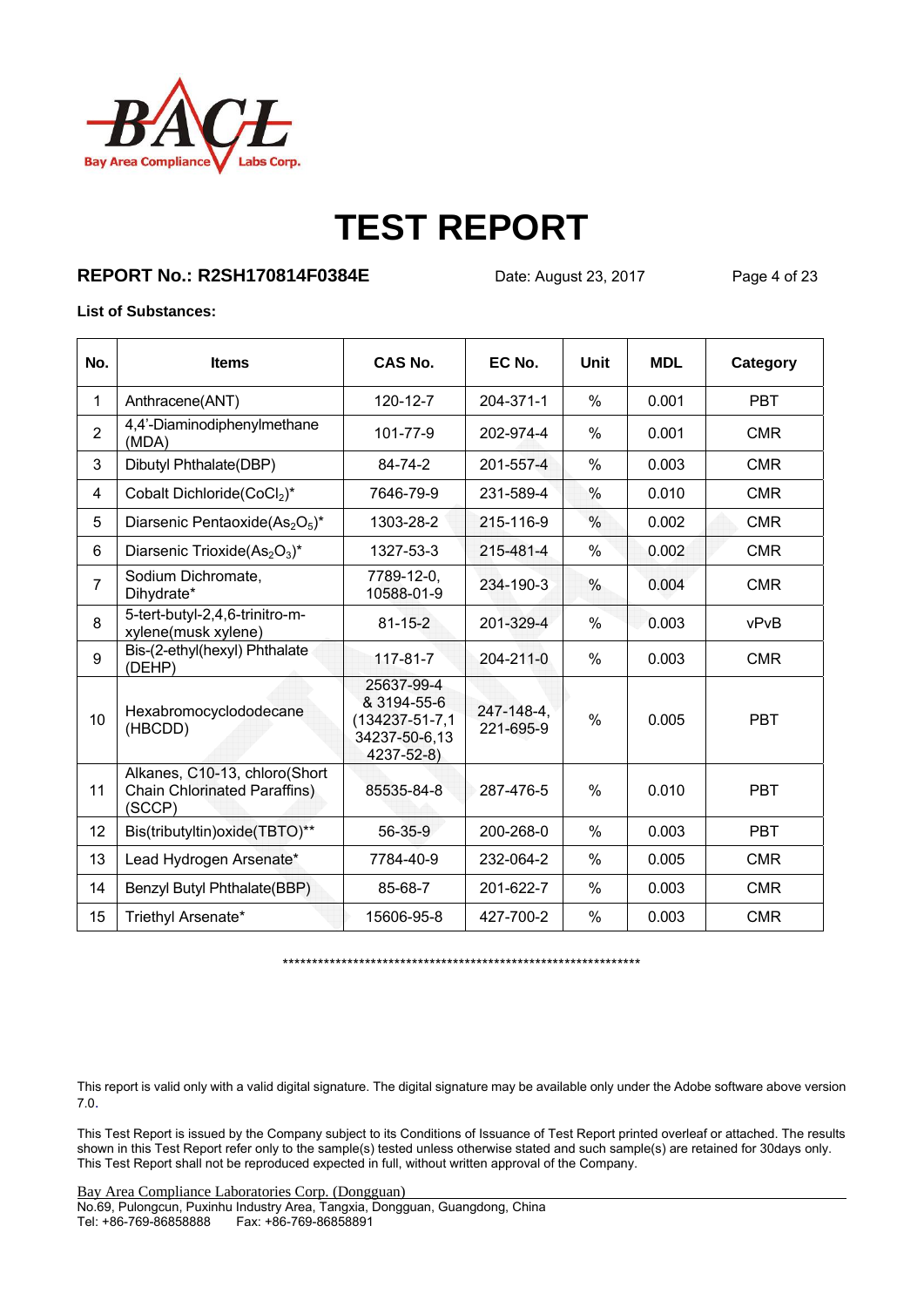

### **REPORT No.: R2SH170814F0384E** Date: August 23, 2017 Page 5 of 23

| No. | <b>Items</b>                                                  | CAS No.    | EC No.    | <b>Unit</b>   | <b>MDL</b> | Category   |
|-----|---------------------------------------------------------------|------------|-----------|---------------|------------|------------|
| 16  | Anthracene oil***                                             | 90640-80-5 | 292-602-7 | $\%$          | 0.005      | <b>PBT</b> |
| 17  | Anthracene oil, anthracene<br>paste, distn. Lights***         | 91995-17-4 | 295-278-5 | %             | 0.005      | <b>PBT</b> |
| 18  | Anthracene oil, anthracene<br>paste, anthracene fraction***   | 91995-15-2 | 295-275-9 | %             | 0.005      | <b>PBT</b> |
| 19  | Anthracene oil,<br>anthracene-low***                          | 90640-82-7 | 292-604-8 | $\%$          | 0.005      | <b>PBT</b> |
| 20  | Anthracene oil, anthracene<br>paste***                        | 90640-81-6 | 292-603-2 | $\%$          | 0.003      | <b>PBT</b> |
| 21  | Diisobutyl phthalate                                          | 84-69-5    | 201-553-2 | $\%$          | 0.003      | <b>CMR</b> |
| 22  | 2,4-Dinitrotoluene                                            | 121-14-2   | 204-450-0 | %             | 0.003      | <b>CMR</b> |
| 23  | coal tar pitch, high<br>temperature***                        | 65996-93-2 | 266-028-2 | $\frac{0}{0}$ | 0.005      | <b>PBT</b> |
| 24  | tris(2-chloroethyl)phosphate                                  | 115-96-8   | 204-118-5 | $\%$          | 0.005      | <b>CMR</b> |
| 25  | Lead sulfochromate yellow (C.I.<br>Pigment Yellow 34)         | 1344-37-2  | 215-693-7 | %             | 0.005      | <b>CMR</b> |
| 26  | Lead chromate molybdate sulfate<br>red (C.I. Pigment Red 104) | 12656-85-8 | 235-759-9 | %             | 0.005      | <b>CMR</b> |
| 27  | Lead chromate: chrome<br>yellow                               | 7758-97-6  | 231-846-0 | $\%$          | 0.005      | <b>CMR</b> |
| 28  | Acrylamide                                                    | 79-06-1    | 201-173-7 | $\%$          | 0.001      | <b>CMR</b> |

\*\*\*\*\*\*\*\*\*\*\*\*\*\*\*\*\*\*\*\*\*\*\*\*\*\*\*\*\*\*\*\*\*\*\*\*\*\*\*\*\*\*\*\*\*\*\*\*\*\*\*\*\*\*\*\*\*\*\*\*\*

This report is valid only with a valid digital signature. The digital signature may be available only under the Adobe software above version 7.0.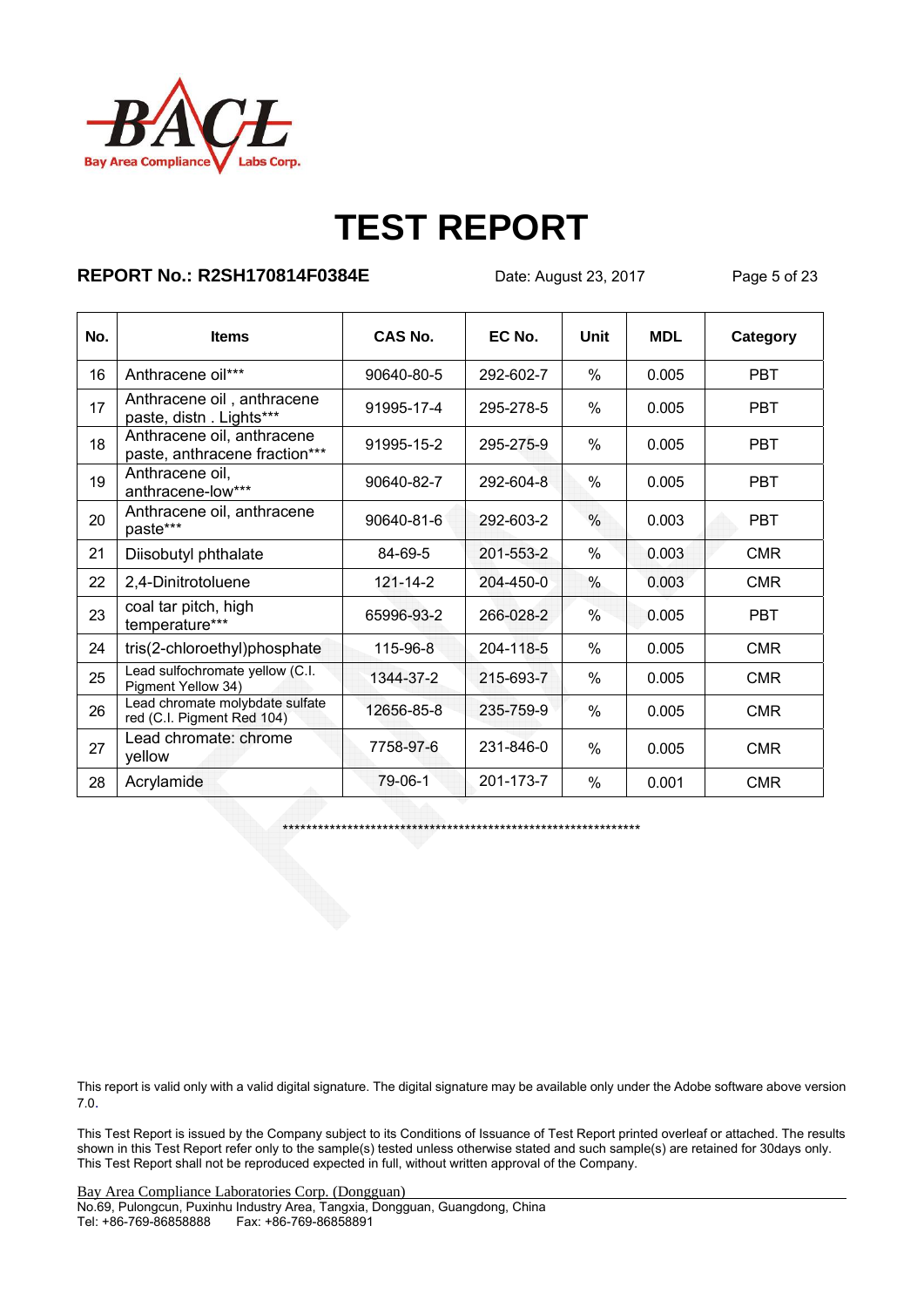

### **REPORT No.: R2SH170814F0384E** Date: August 23, 2017 Page 6 of 23

| No. | <b>Items</b>                                | CAS No.                                | EC No.                  | Unit          | <b>MDL</b> | Category   |
|-----|---------------------------------------------|----------------------------------------|-------------------------|---------------|------------|------------|
| 29  | Trichloroethylene                           | 79-01-6                                | 201-167-4               | $\%$          | 0.003      | <b>CMR</b> |
| 30  | Boric acid                                  | $10043 - 35 - 3$ ;<br>11113-50-1       | 233-139-2;<br>234-343-4 | $\%$          | 0.005      | <b>CMR</b> |
| 31  | Disodium tetraborate,<br>anhydrous*         | 1330-43-4;<br>12179-04-3;<br>1303-96-4 | 215-540-4               | $\%$          | 0.005      | <b>CMR</b> |
| 32  | Tetraboron disodium<br>heptaoxide, hydrate* | 12267-73-1                             | 235-541-3               | $\frac{0}{0}$ | 0.005      | <b>CMR</b> |
| 33  | Sodium chromate*                            | 7775-11-3                              | 231-889-5               | $\%$          | 0.005      | <b>CMR</b> |
| 34  | Potassium chromate*                         | 7789-00-6                              | 232-140-5               | $\%$          | 0.005      | <b>CMR</b> |
| 35  | Ammonium dichromate*                        | 7789-09-5                              | 232-143-1               | $\%$          | 0.005      | <b>CMR</b> |
| 36  | Potassium dichromate *                      | 7778-50-9                              | 231-906-6               | $\%$          | 0.005      | <b>CMR</b> |

\*\*\*\*\*\*\*\*\*\*\*\*\*\*\*\*\*\*\*\*\*\*\*\*\*\*\*\*\*\*\*\*\*\*\*\*\*\*\*\*\*\*\*\*\*\*\*\*\*\*\*\*\*\*\*\*\*\*\*\*\*

This report is valid only with a valid digital signature. The digital signature may be available only under the Adobe software above version 7.0.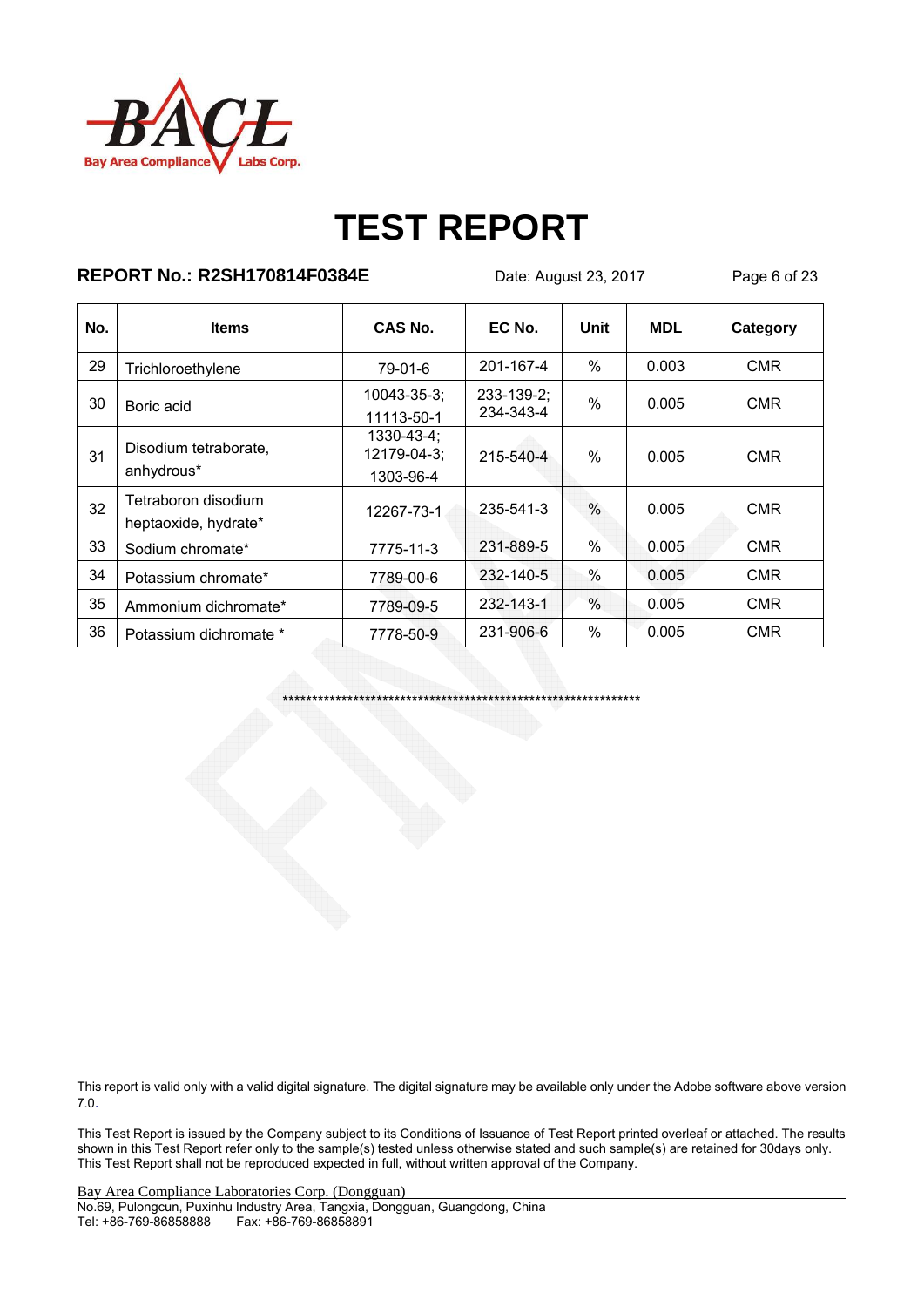

### **REPORT No.: R2SH170814F0384E** Date: August 23, 2017 Page 7 of 23

| No. | <b>Items</b>                                                                        | CAS No.                 | EC No.                 | Unit | <b>MDL</b> | Category   |
|-----|-------------------------------------------------------------------------------------|-------------------------|------------------------|------|------------|------------|
| 37  | Cobalt(II) sulfate*                                                                 | 10124-43-3              | 233-334-2              | $\%$ | 0.005      | <b>CMR</b> |
| 38  | Cobalt(II) dinitrate*                                                               | 10141-05-6              | 233-402-1              | $\%$ | 0.005      | <b>CMR</b> |
| 39  | Cobalt(II) carbonate*                                                               | 513-79-1                | 208-169-4              | $\%$ | 0.005      | <b>CMR</b> |
| 40  | Cobalt(II) diacetate*                                                               | 71-48-7                 | 200-755-8              | $\%$ | 0.005      | <b>CMR</b> |
| 41  | 2-Methoxyethanol                                                                    | 109-86-4                | 203-713-7              | $\%$ | 0.005      | <b>CMR</b> |
| 42  | 2-Ethoxyethanol                                                                     | 110-80-5                | 203-804-1              | $\%$ | 0.005      | <b>CMR</b> |
| 43  | Chromium trioxide*                                                                  | 1333-82-0               | 215-607-8              | $\%$ | 0.005      | <b>CMR</b> |
| 44  | Chromic acid,<br>Dichromic acid,<br>Oligomers of chromicacid and<br>dichromic acid* | 7738-94-5<br>13530-68-2 | 231-801-5<br>236-881-5 | $\%$ | 0.005      | <b>CMR</b> |

\*\*\*\*\*\*\*\*\*\*\*\*\*\*\*\*\*\*\*\*\*\*\*\*\*\*\*\*\*\*\*\*\*\*\*\*\*\*\*\*\*\*\*\*\*\*\*\*\*\*\*\*\*\*\*\*\*\*\*\*\*

This report is valid only with a valid digital signature. The digital signature may be available only under the Adobe software above version 7.0.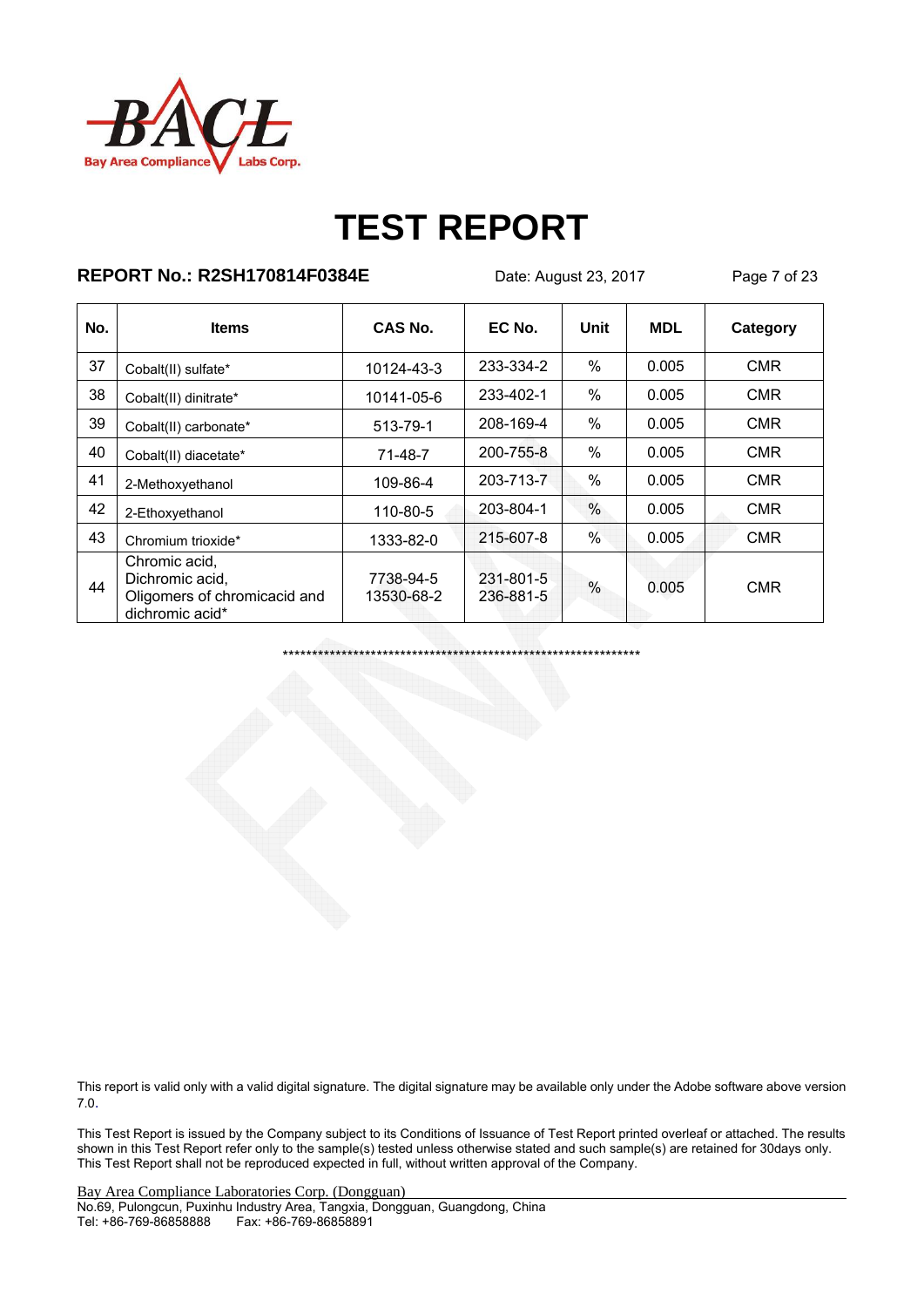

### **REPORT No.: R2SH170814F0384E** Date: August 23, 2017 Page 8 of 23

| No. | <b>Items</b>                                                                          | CAS No.                     | EC No.    | Unit          | <b>MDL</b> | Category   |
|-----|---------------------------------------------------------------------------------------|-----------------------------|-----------|---------------|------------|------------|
| 45  | 2-ethoxyethylacetate                                                                  | 111-15-9                    | 203-839-2 | $\frac{0}{0}$ | 0.005      | <b>CMR</b> |
| 46  | strontium chromate*                                                                   | 7789-06-2                   | 232-142-6 | $\%$          | 0.005      | <b>CMR</b> |
| 47  | 1,2-Benzenedicarboxylic acid,<br>di-C7-11 branched and linear<br>alkyl esters (DHNUP) | 68515-42-4                  | 271-084-6 | $\frac{0}{0}$ | 0.005      | <b>CMR</b> |
| 48  | Hydrazine                                                                             | 7803-57-8<br>$302 - 01 - 2$ | 206-114-9 | $\frac{0}{0}$ | 0.005      | <b>CMR</b> |
| 49  | 1-Methyl-2-pyrrolidinone                                                              | 872-50-4                    | 212-828-1 | $\frac{0}{0}$ | 0.005      | <b>CMR</b> |
| 50  | 1,2,3-trichloropropane                                                                | $96-18-4$                   | 202-486-1 | $\frac{0}{0}$ | 0.005      | <b>CMR</b> |
| 51  | 1,2-benzenedicarboxylic acid,<br>di-C6-8-branched alkyl esters,<br>C7-rich (DIHP).    | 71888-89-6                  | 276-158-1 | $\frac{0}{0}$ | 0.005      | <b>CMR</b> |

\*\*\*\*\*\*\*\*\*\*\*\*\*\*\*\*\*\*\*\*\*\*\*\*\*\*\*\*\*\*\*\*\*\*\*\*\*\*\*\*\*\*\*\*\*\*\*\*\*\*\*\*\*\*\*\*\*\*\*\*\*

This report is valid only with a valid digital signature. The digital signature may be available only under the Adobe software above version 7.0.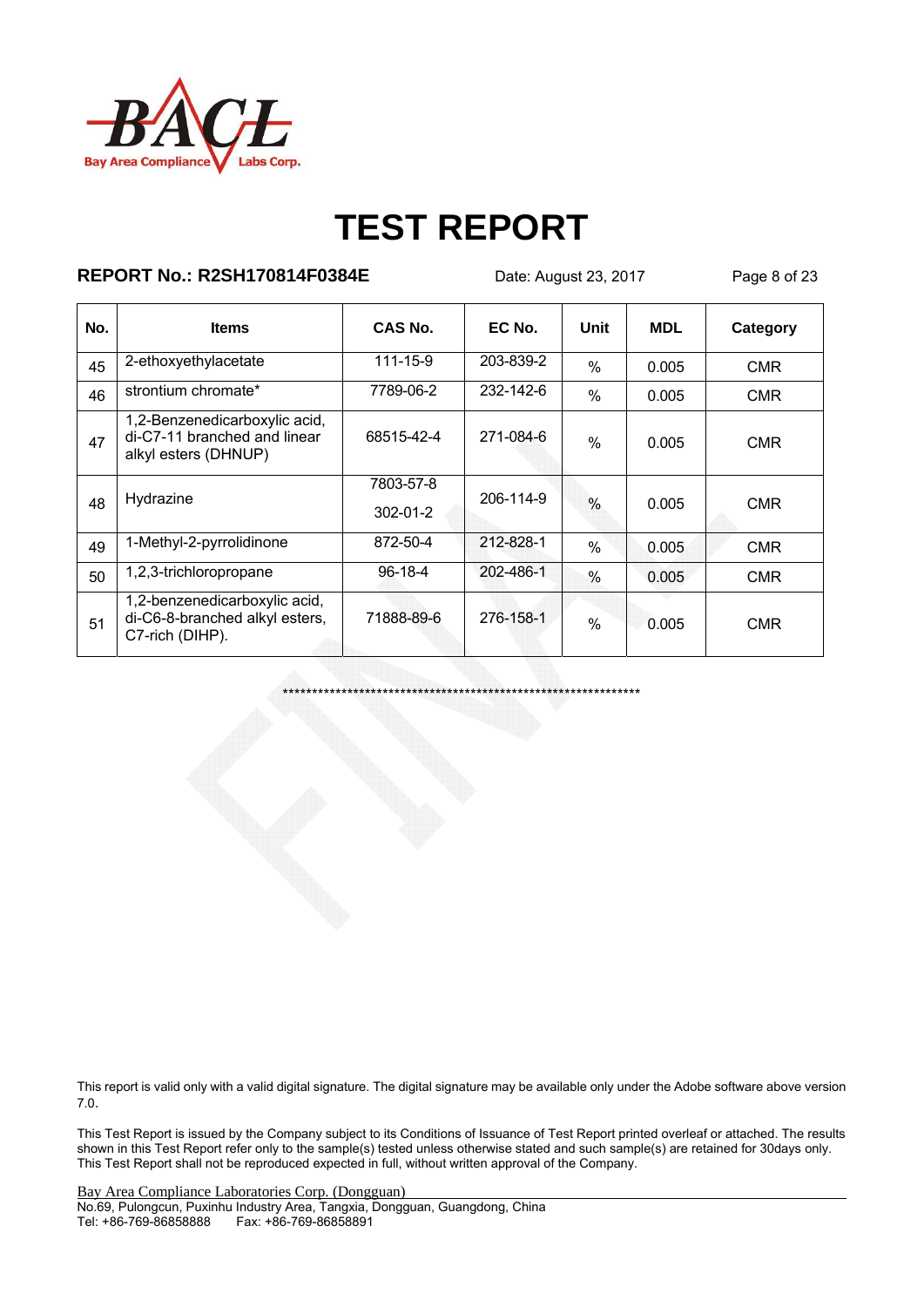

### **REPORT No.: R2SH170814F0384E** Date: August 23, 2017 Page 9 of 23

| No. | <b>Items</b>                                               | <b>CAS No.</b> | EC No.    | Unit          | <b>MDL</b> | Category                                                                                   |
|-----|------------------------------------------------------------|----------------|-----------|---------------|------------|--------------------------------------------------------------------------------------------|
| 52  | Zirconia Aluminosilicate<br>Refractory Ceramic Fibres****  | $\prime$       | $\prime$  | $\%$          | 0.005      | <b>CMR</b>                                                                                 |
| 53  | Calcium arsenate*                                          | 7778-44-1      | 231-904-5 | %             | 0.005      | <b>CMR</b>                                                                                 |
| 54  | Bis(2-methoxyethyl) ether                                  | 111-96-6       | 203-924-4 | $\%$          | 0.005      | <b>CMR</b>                                                                                 |
| 55  | <b>Aluminosilicate Refractory</b><br>Ceramic Fibres****    | $\prime$       | $\prime$  | $\%$          | 0.005      | <b>CMR</b>                                                                                 |
| 56  | Potassium<br>hydroxyoctaoxodizincatedichro<br>mate*        | 11103-86-9     | 234-329-8 | $\frac{0}{0}$ | 0.005      | <b>CMR</b>                                                                                 |
| 57  | Lead dipicrate,                                            | 6477-64-1      | 229-335-2 | $\frac{0}{0}$ | 0.005      | <b>CMR</b>                                                                                 |
| 58  | N,N-dimethylacetamide                                      | 127-19-5       | 204-826-4 | $\%$          | 0.005      | <b>CMR</b>                                                                                 |
| 59  | Arsenic acid                                               | 7778-39-4      | 231-901-9 | $\frac{0}{0}$ | 0.005      | <b>CMR</b>                                                                                 |
| 60  | 2-Methoxyaniline; o-Anisidine                              | $90 - 04 - 0$  | 201-963-1 | $\%$          | 0.005      | <b>CMR</b>                                                                                 |
| 61  | Trilead diarsenate*                                        | 3687-31-8      | 222-979-5 | $\frac{0}{0}$ | 0.005      | <b>CMR</b>                                                                                 |
| 62  | 1,2-dichloroethane                                         | 107-06-2       | 203-458-1 | $\%$          | 0.005      | <b>CMR</b>                                                                                 |
| 63  | Pentazinc chromate<br>octahydroxide                        | 49663-84-5     | 256-418-0 | $\frac{0}{0}$ | 0.005      | <b>CMR</b>                                                                                 |
| 64  | 4-(1,1,3,3-tetramethylbutyl)<br>phenol                     | 140-66-9       | 205-426-2 | $\frac{0}{0}$ | 0.005      | Equivalent level of<br>concern having<br>probable serious<br>effects to the<br>environment |
| 65  | Formaldehyde, oligomeric<br>reaction products with aniline | 25214-70-4     | 500-036-1 | $\%$          | 0.005      | <b>CMR</b>                                                                                 |
| 66  | Bis(2-methoxyethyl) phthalate                              | 117-82-8       | 204-212-6 | %             | 0.005      | <b>CMR</b>                                                                                 |
| 67  | Lead diazide, Lead azide*                                  | 13424-46-9     | 236-542-1 | $\%$          | 0.005      | <b>CMR</b>                                                                                 |
| 68  | Lead styphnate*                                            | 15245-44-0     | 239-290-0 | $\%$          | 0.005      | <b>CMR</b>                                                                                 |
| 69  | 2,2'-dichloro-4,4'-methylenedia<br>niline                  | $101 - 14 - 4$ | 202-918-9 | %             | 0.005      | <b>CMR</b>                                                                                 |
| 70  | Phenolphthalein                                            | 77-09-8        | 201-004-7 | $\%$          | 0.005      | <b>CMR</b>                                                                                 |
| 71  | Dichromium tris(chromate)*                                 | 24613-89-6     | 246-356-2 | $\%$          | 0.005      | <b>CMR</b>                                                                                 |

#### \*\*\*\*\*\*\*\*\*\*\*\*\*\*\*\*\*\*\*\*\*\*\*\*\*\*\*\*\*\*\*\*\*\*\*\*\*\*\*\*\*\*\*\*\*\*\*\*\*\*\*\*\*\*\*\*\*\*\*\*\*

This report is valid only with a valid digital signature. The digital signature may be available only under the Adobe software above version 7.0.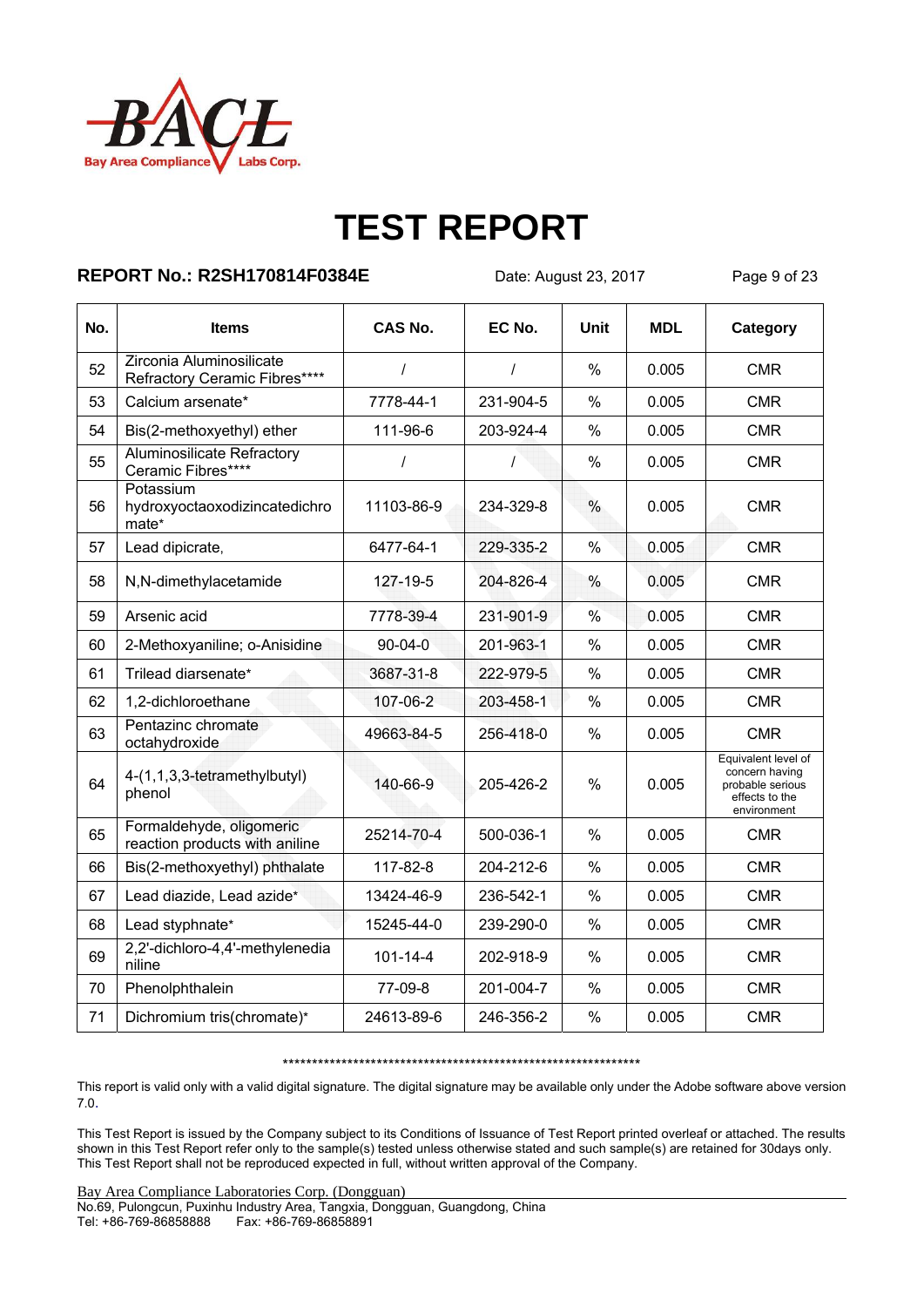

### **REPORT No.: R2SH170814F0384E** Date: August 23, 2017 Page 10 of 23

| No. | <b>Items</b>                                                                                                                                            | <b>CAS No.</b> | EC No.    | <b>Unit</b>   | <b>MDL</b> | Category   |
|-----|---------------------------------------------------------------------------------------------------------------------------------------------------------|----------------|-----------|---------------|------------|------------|
| 72  | 1,2-bis(2-methoxyethoxy)ethan<br>e (TEGDME; triglyme)                                                                                                   | 112-49-2       | 203-977-3 | $\%$          | 0.005      | <b>CMR</b> |
| 73  | 1,2-dimethoxyethane; ethylene<br>glycol dimethyl ether (EGDME)                                                                                          | $110 - 71 - 4$ | 203-794-9 | $\%$          | 0.005      | <b>CMR</b> |
| 74  | Diboron trioxide*                                                                                                                                       | 1303-86-2      | 215-125-8 | $\frac{0}{0}$ | 0.005      | <b>CMR</b> |
| 75  | Formamide                                                                                                                                               | $75-12-7$      | 200-842-0 | $\frac{0}{0}$ | 0.005      | <b>CMR</b> |
| 76  | Lead(II)<br>bis(methanesulfonate)*                                                                                                                      | 17570-76-2     | 401-750-5 | $\%$          | 0.005      | <b>CMR</b> |
| 77  | <b>TGIC</b><br>$(1,3,5\text{-tris}(oxiranylmethyl)-1,3,5)$<br>-triazine-2,4,6(1H,3H,5H)-trion<br>e)                                                     | 2451-62-9      | 219-514-3 | $\%$          | 0.005      | <b>CMR</b> |
| 78  | $\beta$ -TGIC (1,3,5-tris[(2S and<br>2R)-2,3-epoxypropyl]-1,3,5-tria<br>zine-2,4,6-(1H,3H,5H)-trione)                                                   | 59653-74-6     | 423-400-0 | $\%$          | 0.005      | <b>CMR</b> |
| 79  | 4,4'-bis(dimethylamino)benzop<br>henone (Michler's ketone                                                                                               | $90 - 94 - 8$  | 202-027-5 | $\%$          | 0.005      | <b>CMR</b> |
| 80  | N,N,N',N'-tetramethyl-4,4'-meth<br>ylenedianiline (Michler's base)                                                                                      | $101 - 61 - 1$ | 202-959-2 | $\%$          | 0.005      | <b>CMR</b> |
| 81  | [4-[4,4'-bis(dimethylamino)<br>benzhydrylidene]cyclohexa-2,5<br>-dien-1-ylidene]dimethylammo<br>nium chloride (C.I. Basic Violet<br>3)                  | 548-62-9       | 208-953-6 | $\frac{0}{0}$ | 0.005      | <b>CMR</b> |
| 82  | [4-[[4-anilino-1-naphthyl][4-(di<br>methylamino)phenyl]methylene<br>]cyclohexa-2,5-dien-1-ylidene]<br>dimethylammonium chloride<br>(C.I. Basic Blue 26) | 2580-56-5      | 219-943-6 | $\%$          | 0.005      | <b>CMR</b> |
| 83  | $\alpha, \alpha$ -Bis[4-(dimethylamino)phen<br>$y$  ]-4<br>(phenylamino)naphthalene-1<br>-methanol(C.I. Solvent Blue 4)                                 | 6786-83-0      | 229-851-8 | $\%$          | 0.005      | <b>CMR</b> |
| 84  | 4,4'-bis(dimethylamino)-4"-(me<br>thylamino)trityl alcohol                                                                                              | $561 - 41 - 1$ | 209-218-2 | $\%$          | 0.005      | <b>CMR</b> |

\*\*\*\*\*\*\*\*\*\*\*\*\*\*\*\*\*\*\*\*\*\*\*\*\*\*\*\*\*\*\*\*\*\*\*\*\*\*\*\*\*\*\*\*\*\*\*\*\*\*\*\*\*\*\*\*\*\*\*\*\*

This report is valid only with a valid digital signature. The digital signature may be available only under the Adobe software above version 7.0.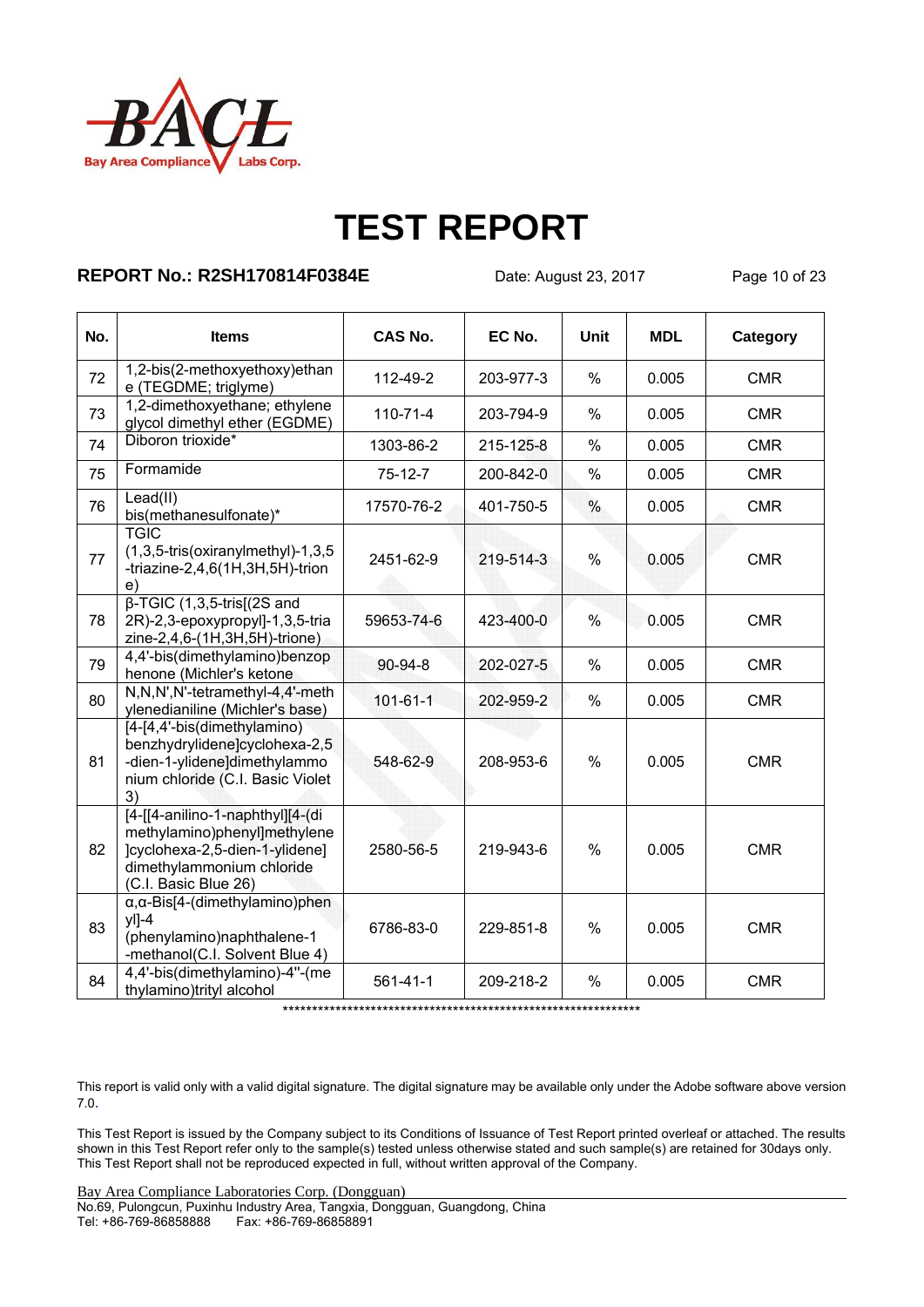

### **REPORT No.: R2SH170814F0384E** Date: August 23, 2017 Page 11 of 23

| No. | <b>Items</b>                                                                                                                                                                                                                                                                                                  | CAS No.    | EC No.    | Unit          | <b>MDL</b> | Category                                                                                   |
|-----|---------------------------------------------------------------------------------------------------------------------------------------------------------------------------------------------------------------------------------------------------------------------------------------------------------------|------------|-----------|---------------|------------|--------------------------------------------------------------------------------------------|
| 85  | Bis(pentabromophenyl) ether                                                                                                                                                                                                                                                                                   | 1163-19-5  | 214-604-9 | $\%$          | 0.005      | <b>PBT</b>                                                                                 |
| 86  | Pentacosafluorotridecanoic<br>acid                                                                                                                                                                                                                                                                            | 72629-94-8 | 276-745-2 | $\frac{0}{0}$ | 0.005      | vPvB                                                                                       |
| 87  | Tricosafluorododecanoic acid                                                                                                                                                                                                                                                                                  | 307-55-1   | 206-203-2 | $\frac{0}{0}$ | 0.005      | vPvB                                                                                       |
| 88  | Henicosafluoroundecanoic acid                                                                                                                                                                                                                                                                                 | 2058-94-8  | 218-165-4 | $\frac{0}{0}$ | 0.005      | vPvB                                                                                       |
| 89  | Heptacosafluorotetradecanoic<br>acid                                                                                                                                                                                                                                                                          | 376-06-7   | 206-803-4 | %             | 0.005      | vPvB                                                                                       |
| 90  | 4-(1,1,3,3-tetramethylbutyl)phe<br>nol, ethoxylated - covering<br>well-defined substances and<br>UVCB substances, polymers<br>and homologues                                                                                                                                                                  |            |           | $\frac{0}{0}$ | 0.005      | Equivalent level of<br>concern having<br>probable serious<br>effects to the<br>environment |
| 91  | 4-Nonylphenol, branched and<br>linear - substances with a linear<br>and/or branched alkyl chain<br>with a carbon number of 9<br>covalently bound in position 4<br>to phenol, covering also UVCB-<br>and well-defined substances<br>which include any of the<br>individual isomers or a<br>combination thereof |            |           | $\frac{0}{0}$ | 0.005      | Equivalent level of<br>concern having<br>probable serious<br>effects to the<br>environment |
| 92  | Diazene-1,2-dicarboxamide<br>(C,C'-azodi(formamide))                                                                                                                                                                                                                                                          | 123-77-3   | 204-650-8 | $\%$          | 0.005      | Equivalent level of<br>concern having<br>probable serious<br>effects to the<br>environment |

\*\*\*\*\*\*\*\*\*\*\*\*\*\*\*\*\*\*\*\*\*\*\*\*\*\*\*\*\*\*\*\*\*\*\*\*\*\*\*\*\*\*\*\*\*\*\*\*\*\*\*\*\*\*\*\*\*\*\*\*\*

This report is valid only with a valid digital signature. The digital signature may be available only under the Adobe software above version 7.0.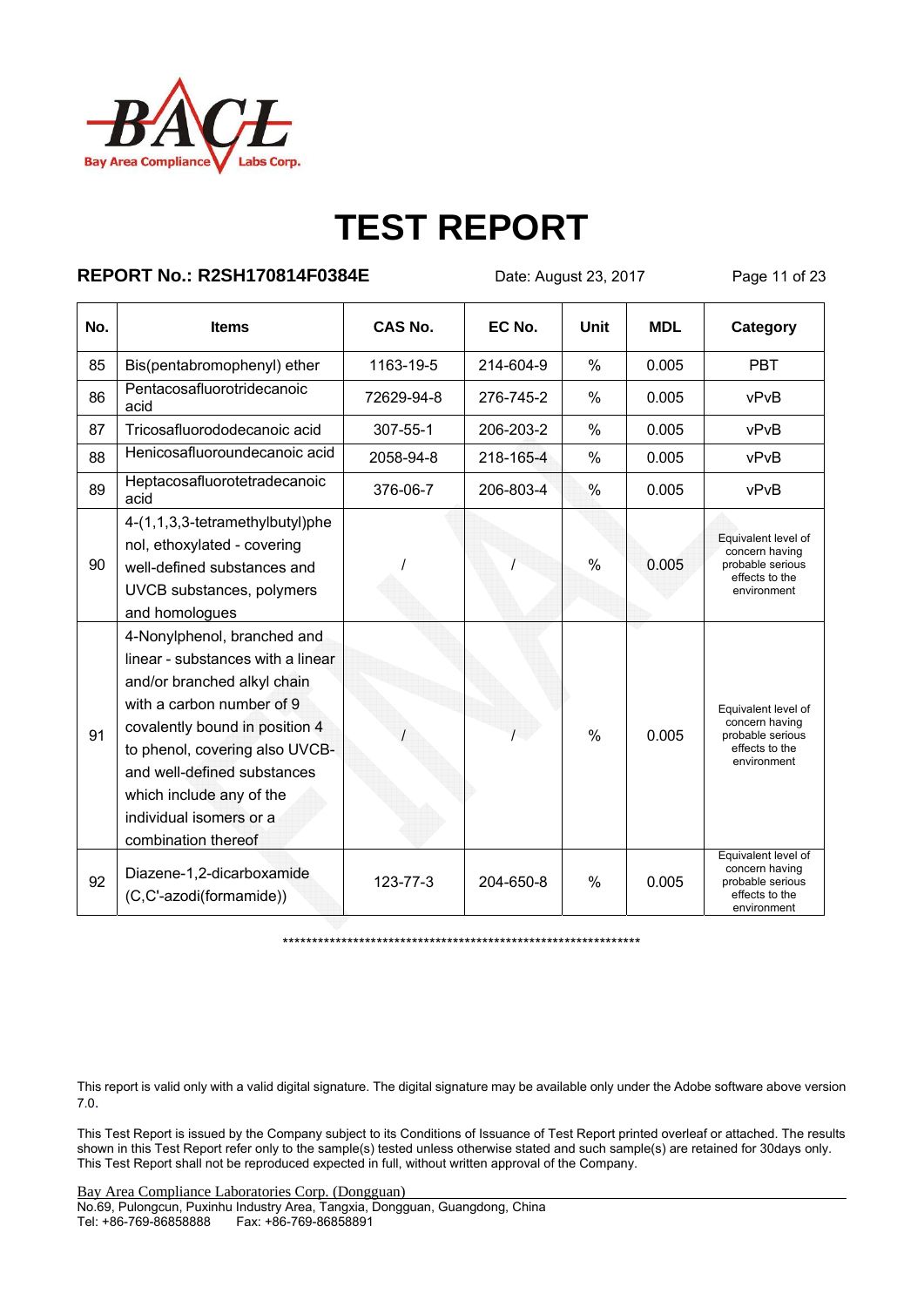

#### **REPORT No.: R2SH170814F0384E** Date: August 23, 2017 Page 12 of 23

| No. | <b>Items</b>                                                                                                                                                                                                                                                                                                                    | CAS No.                                                 | EC No.                                              | Unit            | <b>MDL</b> | Category                                                                                   |
|-----|---------------------------------------------------------------------------------------------------------------------------------------------------------------------------------------------------------------------------------------------------------------------------------------------------------------------------------|---------------------------------------------------------|-----------------------------------------------------|-----------------|------------|--------------------------------------------------------------------------------------------|
| 93  | Cyclohexane-1,2-dicarboxyli<br>c anhydride [1]<br>cis-cyclohexane-1,2-dicarbo<br>xylic anhydride [2]<br>trans-cyclohexane-1,2-dicarb<br>oxylic anhydride [3] [The<br>individual cis- [2] and trans-<br>[3] isomer substances and all<br>possible combinations of the<br>cis- and trans-isomers [1] are<br>covered by this entry | 85-42-7<br>13149-00-3<br>14166-21-3                     | 201-604-9<br>236-086-3<br>238-009-9                 | $\frac{0}{0}$   | 0.005      | Equivalent level of<br>concern having<br>probable serious<br>effects to the<br>environment |
| 94  | Hexahydromethylphathalic<br>anhydride,<br>Hexahydro-4-methylphathali<br>c anhydride,<br>Hexahydro-1-methylphathali<br>c anhydride,<br>Hexahydro-3-methylphathali<br>c anhydride                                                                                                                                                 | 25550-51-0,<br>19438-60-9,<br>48122-14-1,<br>57110-29-9 | 247-094-1,<br>243-072-0,<br>256-356-4,<br>260-566-1 | $\frac{0}{0}$   | 0.005      | Equivalent level of<br>concern having<br>probable serious<br>effects to the<br>environment |
| 95  | Methoxy acetic acid                                                                                                                                                                                                                                                                                                             | 625-45-6                                                | 210-894-6                                           | $\%$            | 0.005      | <b>CMR</b>                                                                                 |
| 96  | 1,2-Benzenedicarboxylic<br>acid, dipentylester, branched<br>and linear                                                                                                                                                                                                                                                          | 84777-06-0                                              | 284-032-2                                           | $\%$            | 0.005      | <b>CMR</b>                                                                                 |
| 97  | Diisopentylphthalate (DIPP)                                                                                                                                                                                                                                                                                                     | 605-50-5                                                | 210-088-4                                           | $\overline{\%}$ | 0.005      | <b>CMR</b>                                                                                 |
| 98  | N-pentyl-isopentylphtalate                                                                                                                                                                                                                                                                                                      | 776297-69-9                                             |                                                     | $\frac{0}{0}$   | 0.005      | <b>CMR</b>                                                                                 |
| 99  | 1,2-Diethoxyethane                                                                                                                                                                                                                                                                                                              | 629-14-1                                                | 211-076-1                                           | $\frac{0}{0}$   | 0.005      | <b>CMR</b>                                                                                 |
| 100 | N,N-dimethylformamide;<br>dimethyl formamideN,N                                                                                                                                                                                                                                                                                 | 68-12-2                                                 | 200-679-5                                           | $\frac{0}{0}$   | 0.005      | <b>CMR</b>                                                                                 |
| 101 | Dibutyltin dichloride (DBT)                                                                                                                                                                                                                                                                                                     | 683-18-1                                                | 211-670-0                                           | $\frac{0}{0}$   | 0.005      | <b>CMR</b>                                                                                 |
| 102 | Acetic acid, lead salt, basic*                                                                                                                                                                                                                                                                                                  | 51404-69-4                                              | 257-175-3                                           | $\overline{\%}$ | 0.005      | <b>CMR</b>                                                                                 |
| 103 | Basic lead carbonate (trilead<br>bis(carbonate)dihydroxide)*                                                                                                                                                                                                                                                                    | 1319-46-6                                               | 215-290-6                                           | $\frac{0}{0}$   | 0.005      | <b>CMR</b>                                                                                 |
| 104 | Lead oxide sulfate (basic<br>lead sulfate)*                                                                                                                                                                                                                                                                                     | 12036-76-9                                              | 234-853-7                                           | %               | 0.005      | <b>CMR</b>                                                                                 |
| 105 | [Phthalato(2-)]dioxotrilead<br>(dibasic lead phthalate)*                                                                                                                                                                                                                                                                        | 69011-06-9                                              | 273-688-5                                           | %               | 0.005      | <b>CMR</b>                                                                                 |

#### \*\*\*\*\*\*\*\*\*\*\*\*\*\*\*\*\*\*\*\*\*\*\*\*\*\*\*\*\*\*\*\*\*\*\*\*\*\*\*\*\*\*\*\*\*\*\*\*\*\*\*\*\*\*\*\*\*\*\*\*\*

This report is valid only with a valid digital signature. The digital signature may be available only under the Adobe software above version 7.0.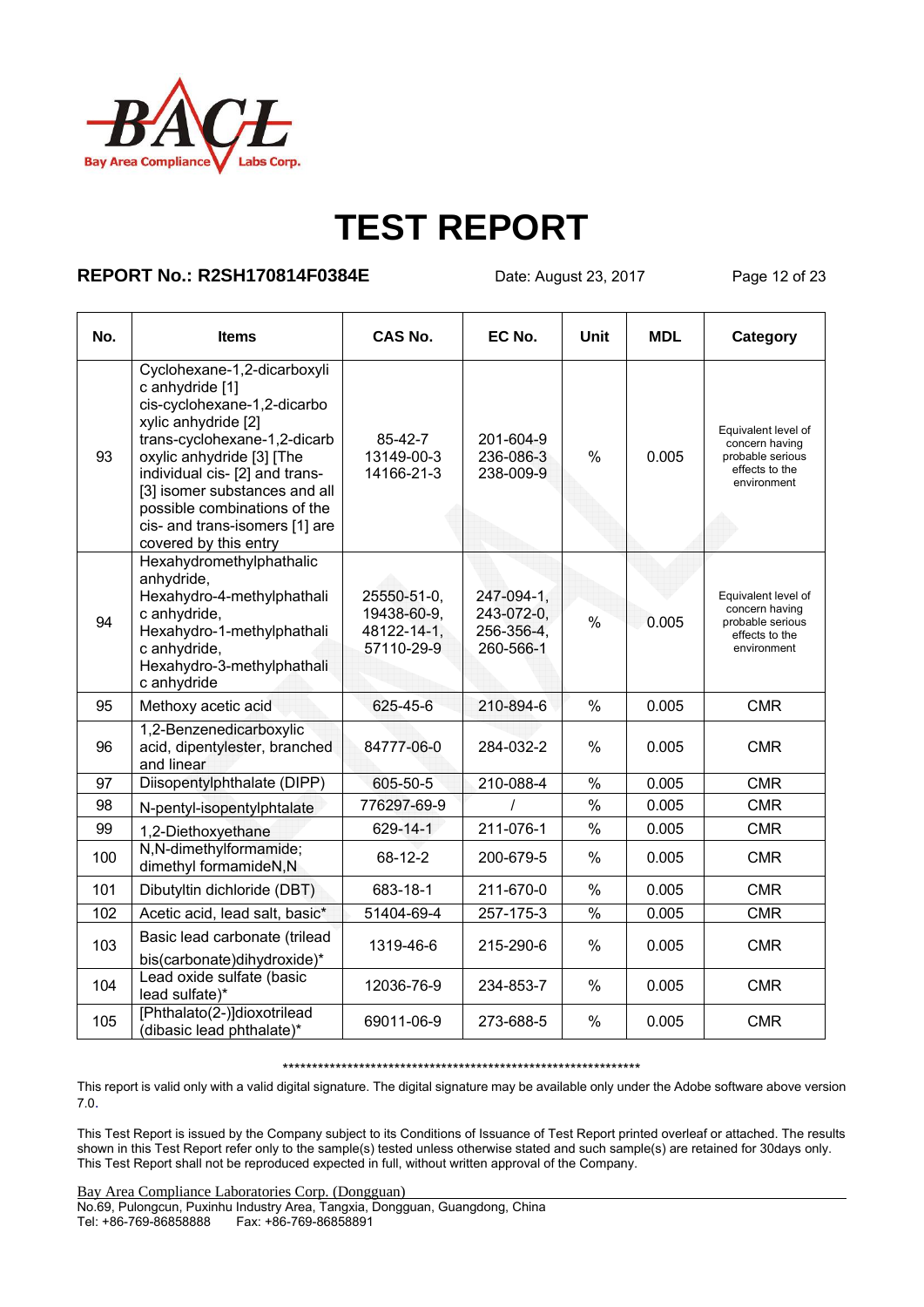

#### **REPORT No.: R2SH170814F0384E** Date: August 23, 2017 Page 13 of 23

| No. | <b>Items</b>                                                                                                                                                                                                                                                                                                                                                             | <b>CAS No.</b> | EC No.    | Unit          | <b>MDL</b> | <b>Category</b> |
|-----|--------------------------------------------------------------------------------------------------------------------------------------------------------------------------------------------------------------------------------------------------------------------------------------------------------------------------------------------------------------------------|----------------|-----------|---------------|------------|-----------------|
| 106 | Dioxobis(stearato)trilead*                                                                                                                                                                                                                                                                                                                                               | 12578-12-0     | 235-702-8 | $\frac{0}{0}$ | 0.005      | <b>CMR</b>      |
| 107 | Fatty acids, C16-18, lead<br>salts *                                                                                                                                                                                                                                                                                                                                     | 91031-62-8     | 292-966-7 | $\%$          | 0.005      | <b>CMR</b>      |
| 108 | Lead bis(tetrafluoroborate)*                                                                                                                                                                                                                                                                                                                                             | 13814-96-5     | 237-486-0 | $\%$          | 0.005      | <b>CMR</b>      |
| 109 | Lead cynamidate*                                                                                                                                                                                                                                                                                                                                                         | 20837-86-9     | 244-073-9 | $\%$          | 0.005      | <b>CMR</b>      |
| 110 | Lead dinitrate*                                                                                                                                                                                                                                                                                                                                                          | 10099-74-8     | 233-245-9 | $\%$          | 0.005      | <b>CMR</b>      |
| 111 | Lead oxide (lead monoxide)*                                                                                                                                                                                                                                                                                                                                              | 1317-36-8      | 215-267-0 | $\%$          | 0.005      | <b>CMR</b>      |
| 112 | Lead tetroxide (orange lead)*                                                                                                                                                                                                                                                                                                                                            | 1314-41-6      | 215-235-6 | $\frac{0}{0}$ | 0.005      | <b>CMR</b>      |
| 113 | Lead titanium trioxide*                                                                                                                                                                                                                                                                                                                                                  | 12060-00-3     | 235-038-9 | $\%$          | 0.005      | <b>CMR</b>      |
| 114 | Lead Titanium Zirconium<br>Oxide*                                                                                                                                                                                                                                                                                                                                        | 12626-81-2     | 235-727-4 | %             | 0.005      | <b>CMR</b>      |
| 115 | Pentalead tetraoxide<br>sulphate*                                                                                                                                                                                                                                                                                                                                        | 12065-90-6     | 235-067-7 | %             | 0.005      | <b>CMR</b>      |
| 116 | Pyrochlore, antimony lead<br>yellow C.I.*                                                                                                                                                                                                                                                                                                                                | 8012-00-8      | 232-382-1 | $\frac{0}{0}$ | 0.005      | <b>CMR</b>      |
| 117 | Silicic acid (H2Si2O5),<br>barium salt (1:1),<br>lead-doped, [with lead (Pb)<br>content above the applicable<br>generic concentration limit<br>for 'toxicity for reproduction'<br>Repr. 1A (CLP) or category 1<br>(DSD); the substance is a<br>member of the group entry of<br>lead compounds, with index<br>number 082-001-00-6 in<br>Regulation (EC) No<br>1272/2008]* | 68784-75-8     | 272-271-5 | $\frac{0}{0}$ | 0.005      | <b>CMR</b>      |
| 118 | Silicic acid, lead salt*                                                                                                                                                                                                                                                                                                                                                 | 11120-22-2     | 234-363-3 | $\%$          | 0.005      | <b>CMR</b>      |
| 119 | Sulfurous acid, lead salt,<br>dibasic*                                                                                                                                                                                                                                                                                                                                   | 62229-08-7     | 263-467-1 | $\%$          | 0.005      | <b>CMR</b>      |
| 120 | Tetraethyllead*                                                                                                                                                                                                                                                                                                                                                          | 78-00-2        | 201-075-4 | $\%$          | 0.005      | <b>CMR</b>      |
| 121 | Tetralead trioxide sulphate*                                                                                                                                                                                                                                                                                                                                             | 12202-17-4     | 235-380-9 | $\%$          | 0.005      | <b>CMR</b>      |
| 122 | Trilead dioxide phosphonate*                                                                                                                                                                                                                                                                                                                                             | 12141-20-7     | 235-252-2 | $\%$          | 0.005      | <b>CMR</b>      |

\*\*\*\*\*\*\*\*\*\*\*\*\*\*\*\*\*\*\*\*\*\*\*\*\*\*\*\*\*\*\*\*\*\*\*\*\*\*\*\*\*\*\*\*\*\*\*\*\*\*\*\*\*\*\*\*\*\*\*\*\*

This report is valid only with a valid digital signature. The digital signature may be available only under the Adobe software above version 7.0.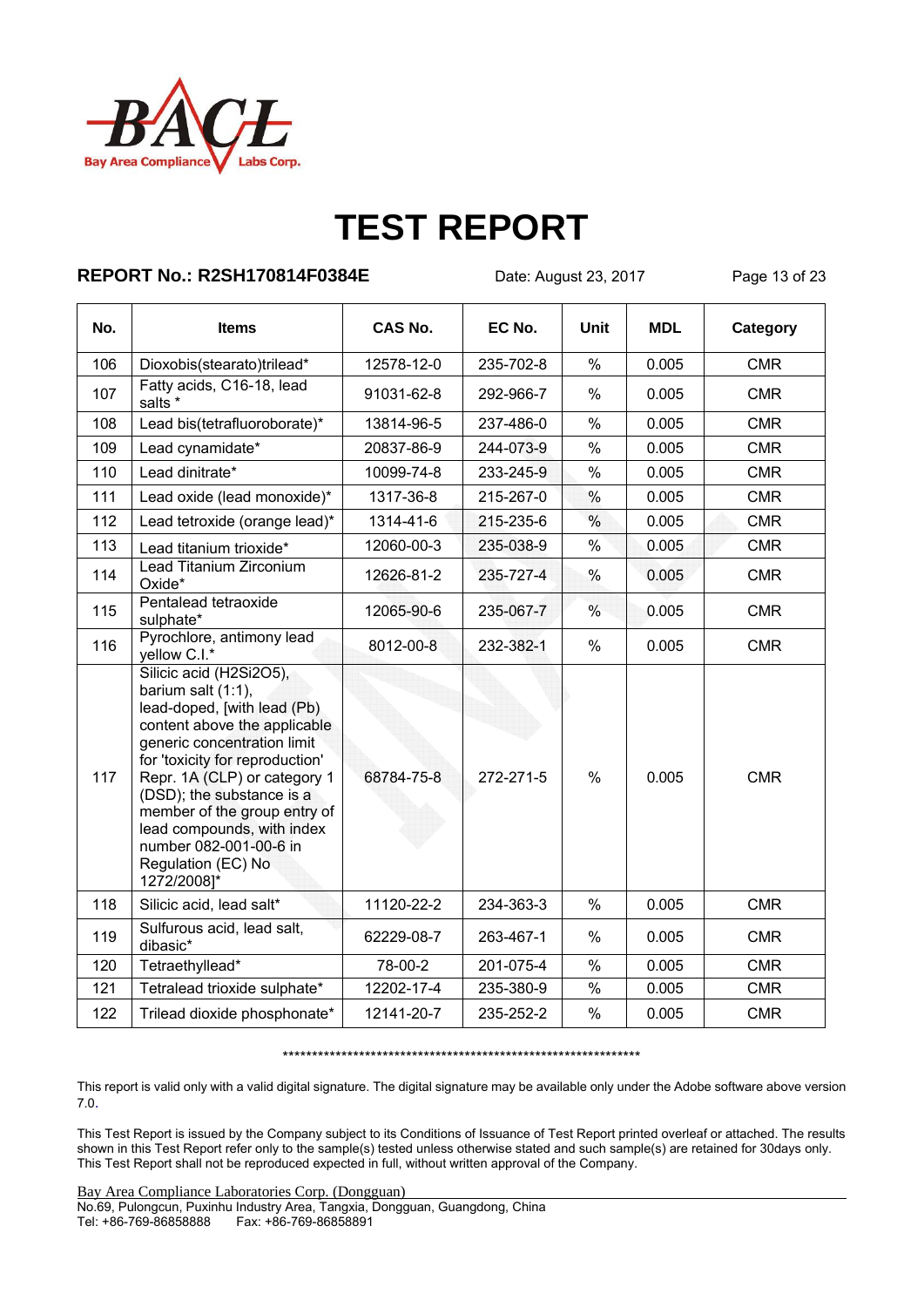

#### **REPORT No.: R2SH170814F0384E** Date: August 23, 2017 Page 14 of 23

| No. | <b>Items</b>                                           | CAS No.       | EC No.    | Unit | <b>MDL</b> | Category   |
|-----|--------------------------------------------------------|---------------|-----------|------|------------|------------|
| 123 | Furan                                                  | 110-00-9      | 203-727-3 | $\%$ | 0.005      | <b>CMR</b> |
| 124 | Propylene oxide;<br>1,2-epoxypropane;<br>methyloxirane | 75-56-9       | 200-879-2 | $\%$ | 0.005      | <b>CMR</b> |
| 125 | Diethyl sulphate                                       | 64-67-5       | 200-589-6 | $\%$ | 0.005      | <b>CMR</b> |
| 126 | Dimethyl sulphate                                      | $77 - 78 - 1$ | 201-058-1 | $\%$ | 0.005      | <b>CMR</b> |
| 127 | 3-ethyl-2-methyl-2-(3-methyl<br>butyl)-1,3-oxazolidine | 143860-04-2   | 421-150-7 | $\%$ | 0.005      | <b>CMR</b> |
| 128 | Dinoseb                                                | 88-85-7       | 201-861-7 | %    | 0.005      | <b>CMR</b> |
| 129 | 4,4'-methylenedi-o-toluidine                           | 838-88-0      | 212-658-8 | $\%$ | 0.005      | <b>CMR</b> |
| 130 | 4,4'-oxydianiline and its salts                        | 101-80-4      | 202-977-0 | %    | 0.005      | <b>CMR</b> |
| 131 | 4-Aminoazobenzene;<br>4-Phenylazoaniline               | 60-09-3       | 200-453-6 | $\%$ | 0.005      | <b>CMR</b> |
| 132 | 4-methyl-m-phenylenediamin<br>e (2,4-toluene-diamine)  | $95 - 80 - 7$ | 202-453-1 | $\%$ | 0.005      | <b>CMR</b> |
| 133 | 6-methoxy-m-toluidine<br>(p-cresidine)                 | 120-71-8      | 204-419-1 | $\%$ | 0.005      | <b>CMR</b> |
| 134 | Biphenyl-4-ylamine                                     | $92 - 67 - 1$ | 202-177-1 | $\%$ | 0.005      | <b>CMR</b> |
| 135 | o-aminoazotoluene                                      | $97 - 56 - 3$ | 202-591-2 | $\%$ | 0.005      | <b>CMR</b> |
| 136 | o-Toluidine; 2-Aminotoluene                            | $95 - 53 - 4$ | 202-429-0 | $\%$ | 0.005      | <b>CMR</b> |
| 137 | N-methylacetamide                                      | 79-16-3       | 201-182-6 | %    | 0.005      | <b>CMR</b> |
| 138 | 1-bromopropane; n-propyl<br>bromide                    | 106-94-5      | 203-445-0 | $\%$ | 0.005      | <b>CMR</b> |

\*\*\*\*\*\*\*\*\*\*\*\*\*\*\*\*\*\*\*\*\*\*\*\*\*\*\*\*\*\*\*\*\*\*\*\*\*\*\*\*\*\*\*\*\*\*\*\*\*\*\*\*\*\*\*\*\*\*\*\*\*

This report is valid only with a valid digital signature. The digital signature may be available only under the Adobe software above version 7.0.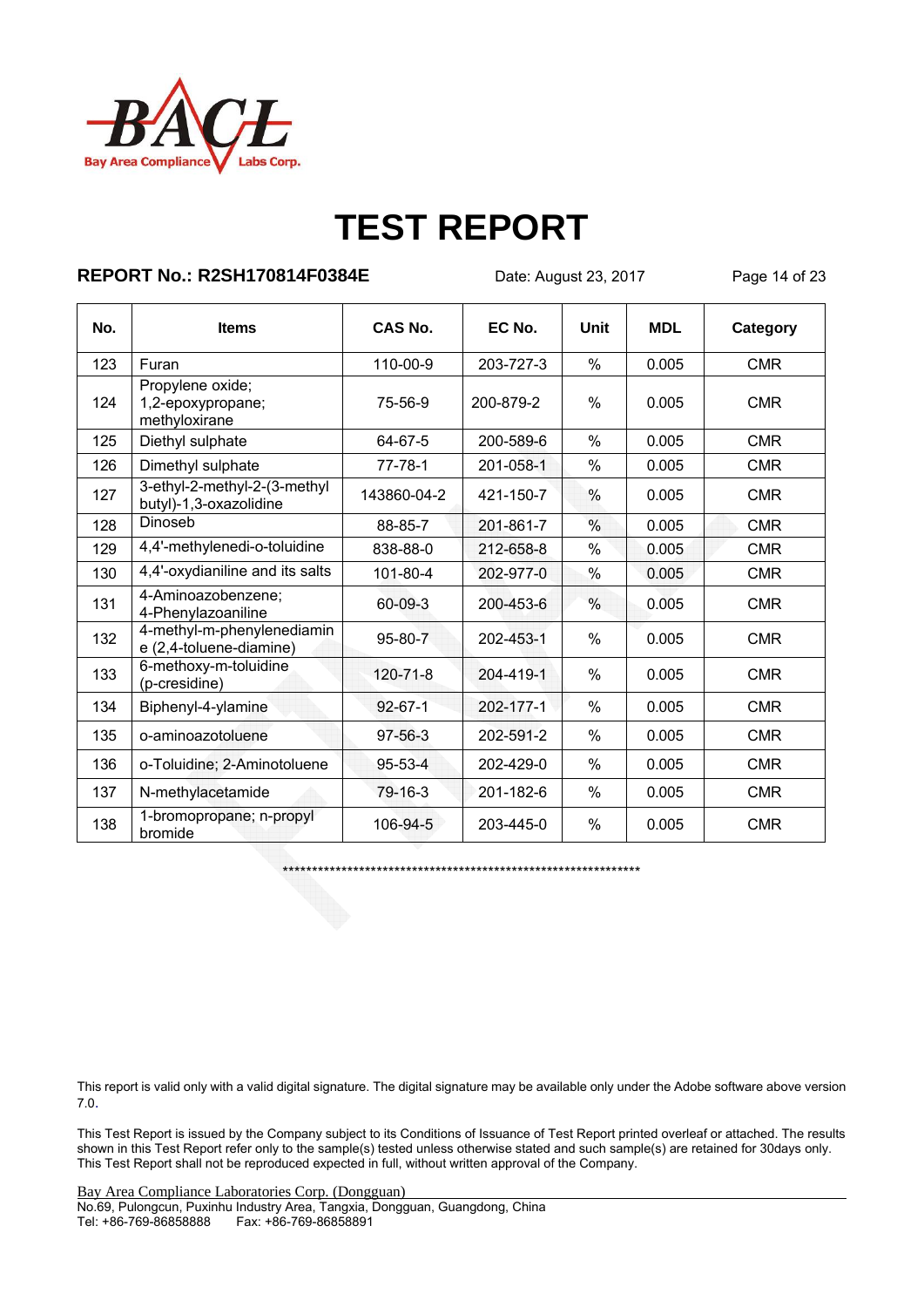

### **REPORT No.: R2SH170814F0384E** Date: August 23, 2017 Page 15 of 23

| No. | <b>Items</b>                                                                                                                                                                                                                                                                                                                                                      | CAS No.   | EC No.    | <b>Unit</b>   | <b>MDL</b> | Category                                                                                   |
|-----|-------------------------------------------------------------------------------------------------------------------------------------------------------------------------------------------------------------------------------------------------------------------------------------------------------------------------------------------------------------------|-----------|-----------|---------------|------------|--------------------------------------------------------------------------------------------|
| 139 | Cadmium                                                                                                                                                                                                                                                                                                                                                           | 7440-43-9 | 231-152-8 | $\%$          | 0.001      | <b>CMR</b>                                                                                 |
| 140 | Cadmium oxide *                                                                                                                                                                                                                                                                                                                                                   | 1306-19-0 | 215-146-2 | $\%$          | 0.005      | <b>CMR</b>                                                                                 |
| 141 | Ammonium<br>pentadecafluorooctanoate(AP<br>FO)                                                                                                                                                                                                                                                                                                                    | 3825-26-1 | 223-320-4 | $\frac{0}{0}$ | 0.005      | <b>PBT</b>                                                                                 |
| 142 | Pentadecafluorooctanoic<br>acid(PFOA)                                                                                                                                                                                                                                                                                                                             | 335-67-1  | 206-397-9 | $\frac{0}{0}$ | 0.005      | <b>PBT</b>                                                                                 |
| 143 | Dipentyl phthalate(DPP)                                                                                                                                                                                                                                                                                                                                           | 131-18-0  | 205-017-9 | $\%$          | 0.005      | <b>PBT</b>                                                                                 |
| 144 | 4-Nonylphenol, branched and<br>linear, ethoxylated<br>[substances with alinear<br>and/or branched alkyl chain<br>witha carbon number of 9<br>covalentlybound in position 4<br>to phenol, ethoxylated<br>covering UVCB- and<br>well-defined substances,<br>polymers andhomologues,<br>which include any of<br>theindividual isomers<br>and/orcombinations thereof] |           |           | $\frac{0}{0}$ | 0.005      | Equivalent level of<br>concern having<br>probable serious<br>effects to the<br>environment |

\*\*\*\*\*\*\*\*\*\*\*\*\*\*\*\*\*\*\*\*\*\*\*\*\*\*\*\*\*\*\*\*\*\*\*\*\*\*\*\*\*\*\*\*\*\*\*\*\*\*\*\*\*\*\*\*\*\*\*\*\*

This report is valid only with a valid digital signature. The digital signature may be available only under the Adobe software above version 7.0.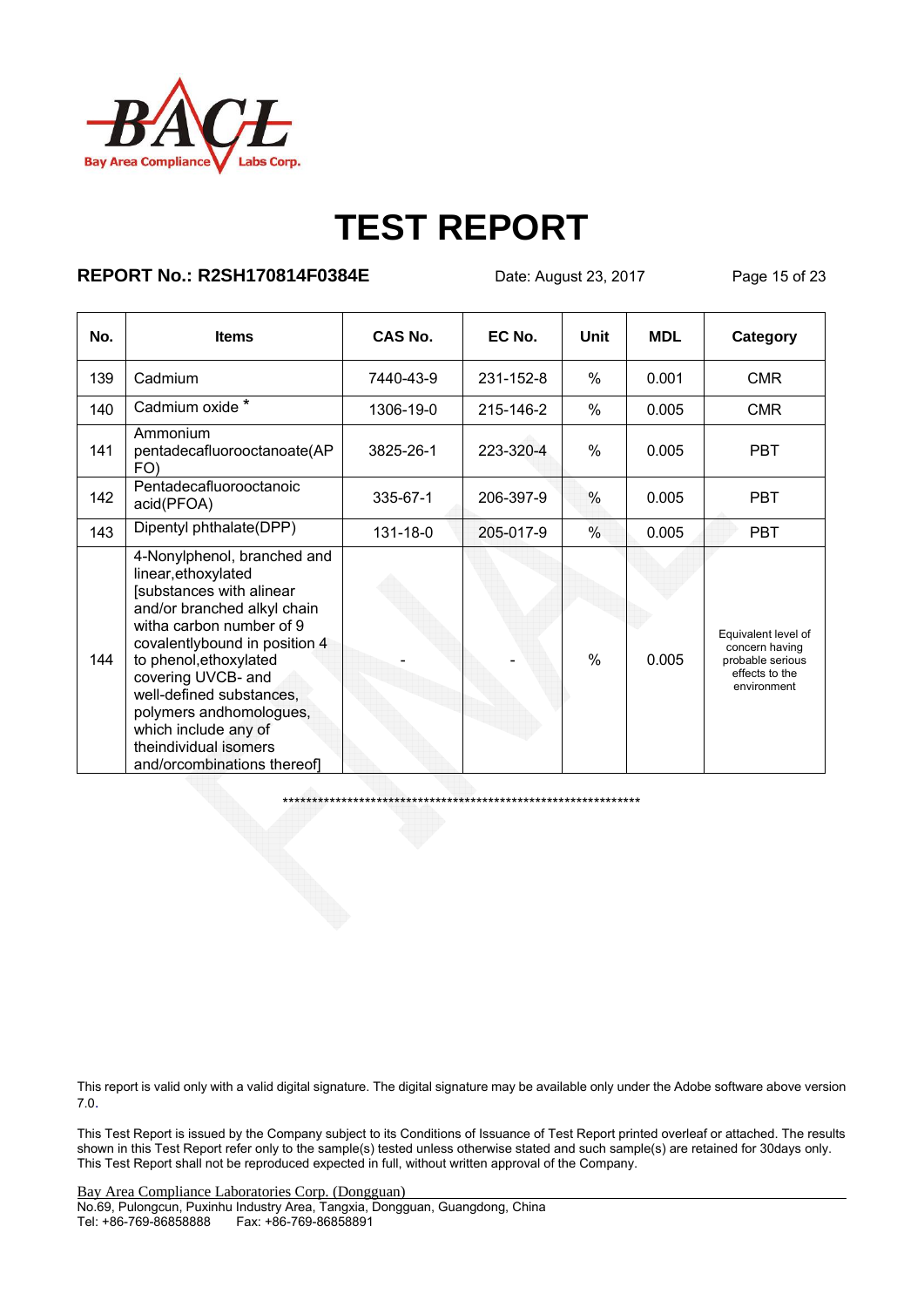

#### **REPORT No.: R2SH170814F0384E** Date: August 23, 2017 Page 16 of 23

| No. | <b>Items</b>                                                                                                                                                               | CAS No.    | EC No.    | Unit          | <b>MDL</b> | Category                                                                                   |
|-----|----------------------------------------------------------------------------------------------------------------------------------------------------------------------------|------------|-----------|---------------|------------|--------------------------------------------------------------------------------------------|
| 145 | Cadmium sulphide*                                                                                                                                                          | 1306-23-6  | 215-147-8 | $\frac{0}{0}$ | 0.005      | Equivalent level of<br>concern having<br>probable serious<br>effects to the<br>environment |
| 146 | Disodium3,3'-[[1,1'-biphenyl]-<br>4,4'-diylbis(azo)]bis(4-<br>aminonaphthalene-1-sulphon<br>ate) (C.I. Direct Red 28)                                                      | 1937-37-7  | 217-710-3 | $\frac{0}{0}$ | 0.005      | <b>CMR</b>                                                                                 |
| 147 | Dihexyl phthalate                                                                                                                                                          | 84-75-3    | 201-559-5 | $\frac{0}{0}$ | 0.005      | <b>PBT</b>                                                                                 |
| 148 | Imidazolidine-2-thione(2-imid<br>azoline-2-thiol)                                                                                                                          | 96-45-7    | 202-506-9 | $\%$          | 0.005      | <b>PBT</b>                                                                                 |
| 149 | Trixylyl phosphate                                                                                                                                                         | 25155-23-1 | 246-677-8 | $\frac{0}{0}$ | 0.005      | <b>PBT</b>                                                                                 |
| 150 | Disodium4-amino-3- $[4 - (2, 4 -$<br>diaminophenyl)azo][1,1'-biph<br>enyl]-4-yl]azo]-5-hydroxy-6-(p<br>henylazo)naphthalene-2,7-dis<br>ulphonate (C.I. Direct Black<br>38) | 573-58-0   | 209-358-4 | $\frac{0}{0}$ | 0.005      | <b>CMR</b>                                                                                 |
| 151 | Lead di(acetate)*                                                                                                                                                          | 301-04-2   | 206-104-4 | $\%$          | 0.005      | <b>PBT</b>                                                                                 |

\*\*\*\*\*\*\*\*\*\*\*\*\*\*\*\*\*\*\*\*\*\*\*\*\*\*\*\*\*\*\*\*\*\*\*\*\*\*\*\*\*\*\*\*\*\*\*\*\*\*\*\*\*\*\*\*\*\*\*\*\*

This report is valid only with a valid digital signature. The digital signature may be available only under the Adobe software above version 7.0.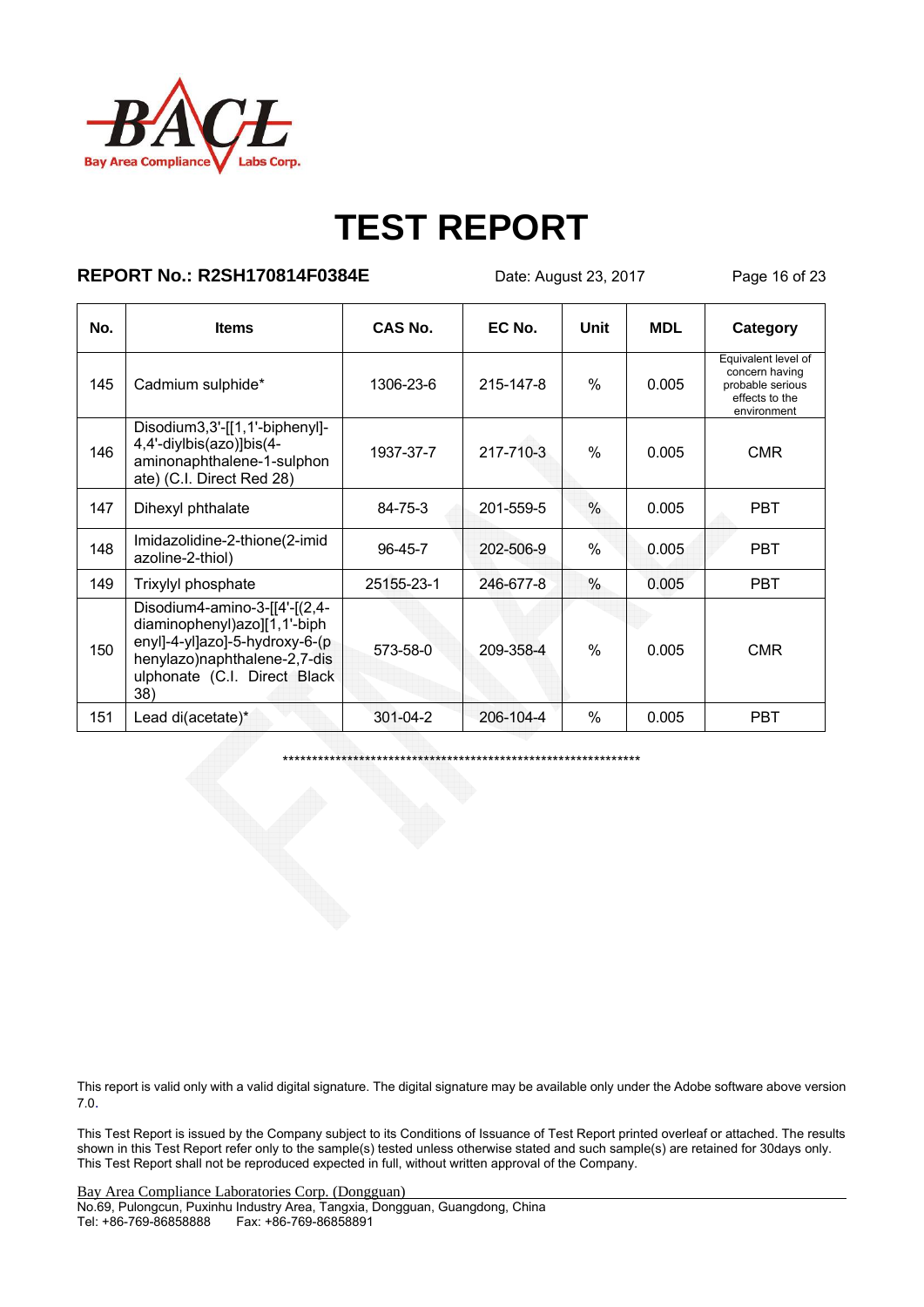

#### **REPORT No.: R2SH170814F0384E** Date: August 23, 2017 Page 17 of 23

| No. | <b>Items</b>                                                           | CAS No.    | EC No.                    | Unit          | <b>MDL</b> | Category                                                                                                 |
|-----|------------------------------------------------------------------------|------------|---------------------------|---------------|------------|----------------------------------------------------------------------------------------------------------|
| 152 | 1,2-Benzenedicarboxylic acid,<br>dihexyl ester, branched and<br>linear | 68515-50-4 | 271-093-5                 | $\%$          | 0.005      | <b>PBT</b>                                                                                               |
| 153 | Sodium perborate; perboric<br>acid, sodium salt*                       |            | $239-172-9;$<br>234-390-0 | $\frac{0}{0}$ | 0.005      | <b>PBT</b>                                                                                               |
| 154 | Sodium peroxometaborate*                                               | 7632-04-4  | 231-556-4                 | $\%$          | 0.005      | <b>PBT</b>                                                                                               |
| 155 | Cadmium chloride*                                                      | 10108-64-2 | 233-296-7                 | $\frac{0}{0}$ | 0.005      | <b>CMR</b><br>Equivalent level of<br>concern having<br>probable serious<br>effects to the<br>environment |

\*\*\*\*\*\*\*\*\*\*\*\*\*\*\*\*\*\*\*\*\*\*\*\*\*\*\*\*\*\*\*\*\*\*\*\*\*\*\*\*\*\*\*\*\*\*\*\*\*\*\*\*\*\*\*\*\*\*\*\*\*

This report is valid only with a valid digital signature. The digital signature may be available only under the Adobe software above version 7.0.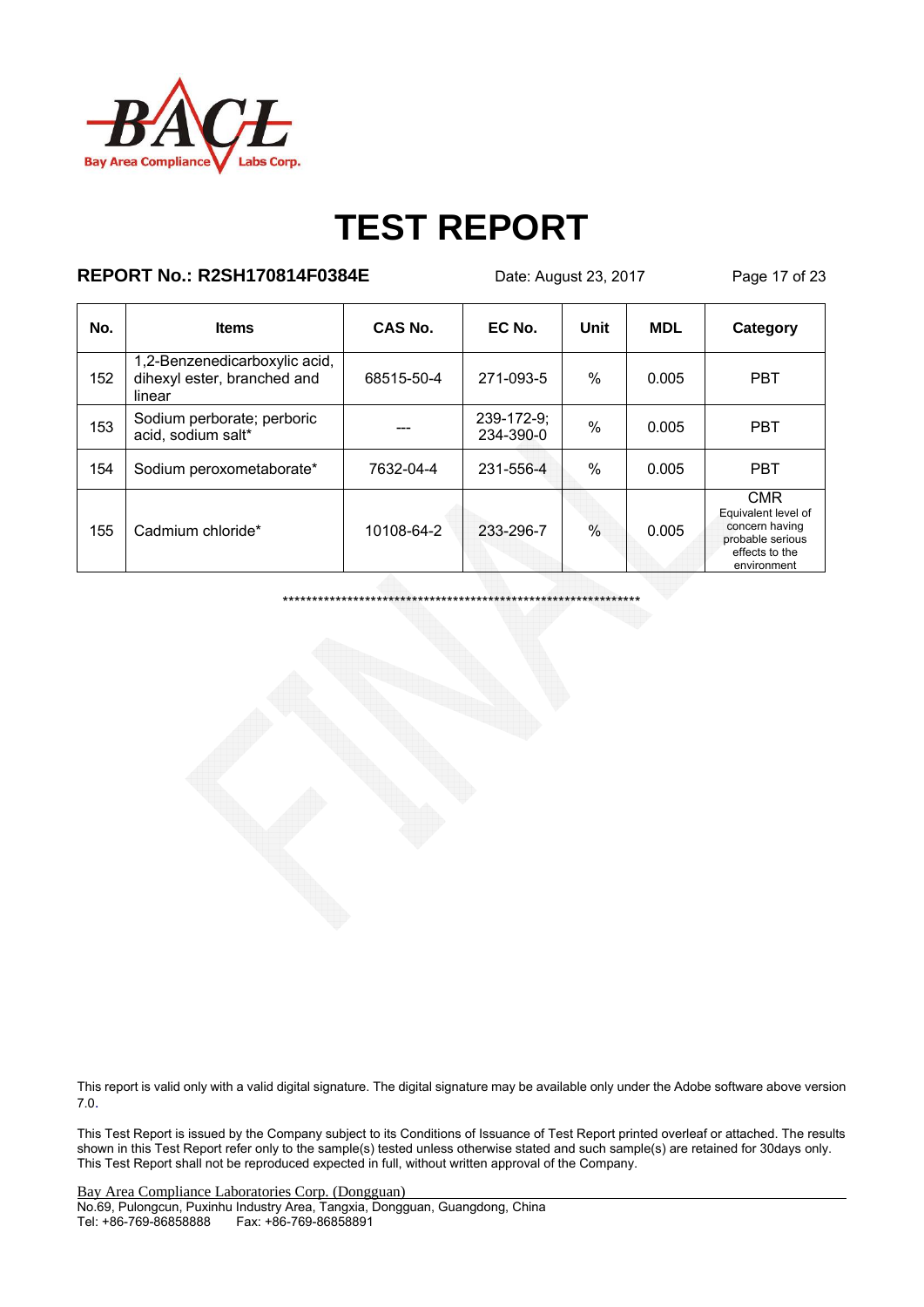

#### **REPORT No.: R2SH170814F0384E** Date: August 23, 2017 Page 18 of 23

| No. | <b>Items</b>                                                                                                                                                                                                                                                                              | CAS No.                  | EC No.    | Unit          | <b>MDL</b> | Category                                                                                                 |
|-----|-------------------------------------------------------------------------------------------------------------------------------------------------------------------------------------------------------------------------------------------------------------------------------------------|--------------------------|-----------|---------------|------------|----------------------------------------------------------------------------------------------------------|
| 156 | 2-benzotriazol-2-yl-4,6-di-tert-b<br>utylphenol (UV-320)                                                                                                                                                                                                                                  | 3846-71-7                | 223-346-6 | $\%$          | 0.005      | PBT:<br>vPvB                                                                                             |
| 157 | 2-ethylhexyl<br>10-ethyl-4,4-dioctyl-7-oxo-8-ox<br>a-3,5-dithia-4-stannatetradeca<br>noate (DOTE)                                                                                                                                                                                         | 15571-58-1               | 239-622-4 | $\frac{0}{0}$ | 0.005      | <b>CMR</b>                                                                                               |
| 158 | reaction mass of 2-ethylhexyl<br>10-ethyl-4,4-dioctyl-7-oxo-8-ox<br>a-3,5-dithia-4-stannatetradeca<br>noate and 2-ethylhexyl<br>10-ethyl-4-[[2-[(2-ethylhexyl)ox<br>y]-2-oxoethyl]thio]-4-octyl-7-ox<br>o-8-oxa-3,5-dithia-4-stannatetr<br>adecanoate (reaction mass of<br>DOTE and MOTE) |                          |           | $\frac{0}{0}$ | 0.005      | <b>CMR</b>                                                                                               |
| 159 | 2-(2H-benzotriazol-2-yl)-4,6-dit<br>ertpentylphenol (UV-328)                                                                                                                                                                                                                              | 25973-55-1               | 247-384-8 | $\frac{0}{0}$ | 0.005      | PBT:<br>vPvB                                                                                             |
| 160 | Cadmium fluoride*                                                                                                                                                                                                                                                                         | 7790-79-6                | 232-222-0 | $\%$          | 0.005      | <b>CMR</b><br>Equivalent level of<br>concern having<br>probable serious<br>effects to the<br>environment |
| 161 | Cadmium sulphate*                                                                                                                                                                                                                                                                         | 10124-36-4<br>31119-53-6 | 233-331-6 | $\frac{0}{0}$ | 0.005      | CMR<br>Equivalent level of<br>concern having<br>probable serious<br>effects to the<br>environment        |

\*\*\*\*\*\*\*\*\*\*\*\*\*\*\*\*\*\*\*\*\*\*\*\*\*\*\*\*\*\*\*\*\*\*\*\*\*\*\*\*\*\*\*\*\*\*\*\*\*\*\*\*\*\*\*\*\*\*\*\*\*

This report is valid only with a valid digital signature. The digital signature may be available only under the Adobe software above version 7.0.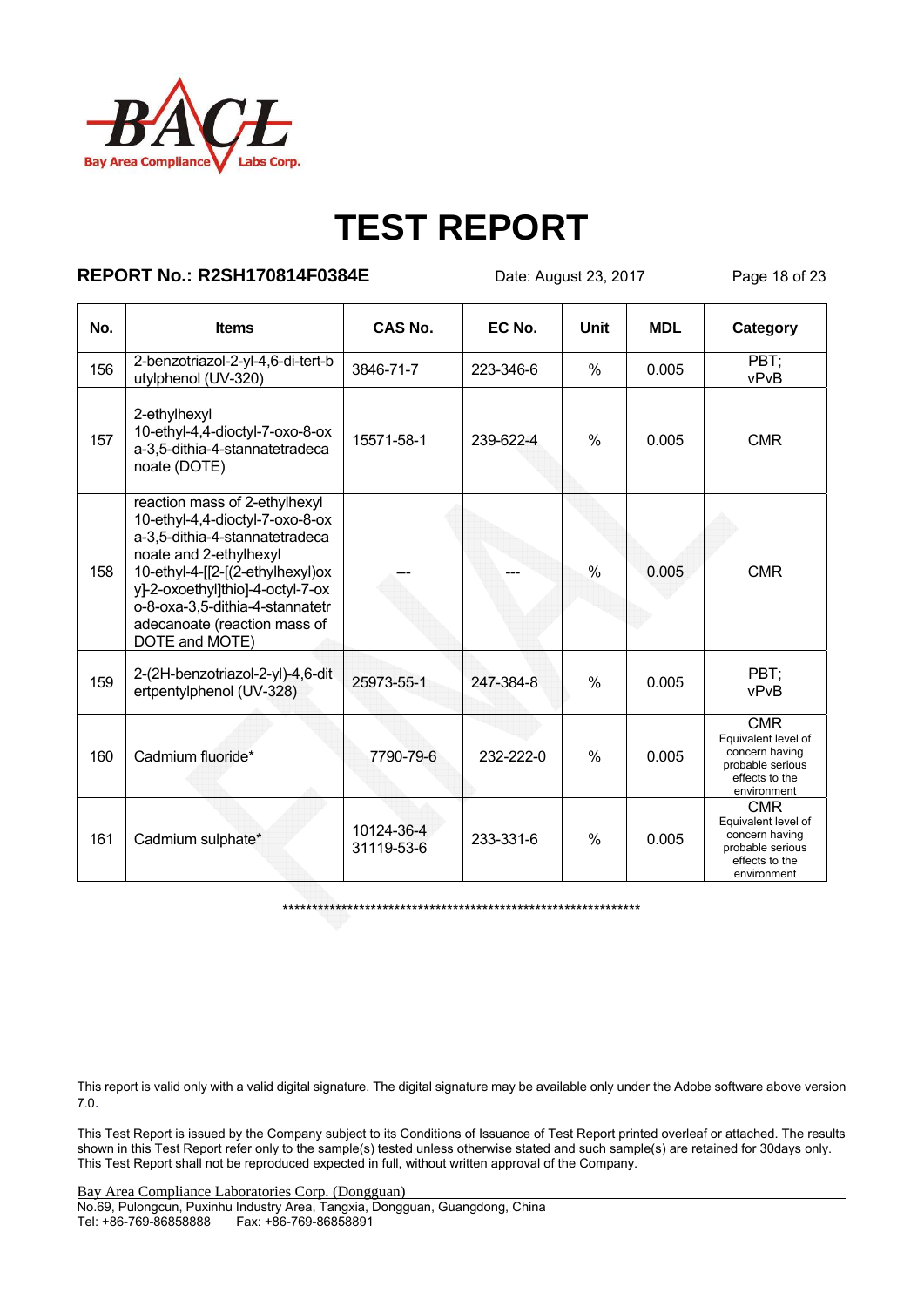

#### **REPORT No.: R2SH170814F0384E** Date: August 23, 2017 Page 19 of 23

| No. | <b>Items</b>                                                                                                                                                                                                                                                          | CAS No.                  | EC No.                 | Unit          | <b>MDL</b> | Category   |
|-----|-----------------------------------------------------------------------------------------------------------------------------------------------------------------------------------------------------------------------------------------------------------------------|--------------------------|------------------------|---------------|------------|------------|
| 162 | 1,2-benzenedicarboxylic acid,<br>di-C6-10-alkyl esters;<br>1,2-benzenedicarboxylic acid,<br>mixed decyl and hexyl and<br>octyl diesters with ≥ 0.3% of<br>dihexyl phthalate (EC No.<br>$201 - 559 - 5$                                                                | 68515-51-5<br>68648-93-1 | 271-094-0<br>272-013-1 | $\%$          | 0.005      | <b>CMR</b> |
| 163 | 5-sec-butyl-2-(2,4-dimethylcycl<br>ohex-3-en-1-yl)-5-methyl-1,3-di<br>oxane [1],<br>5-sec-butyl-2-(4,6-dimethylcycl<br>ohex-3-en-1-yl)-5-methyl-1,3-di<br>oxane [2] [covering any of the<br>individual stereoisomers of [1]<br>and [2] or any combination<br>thereofl |                          |                        | $\frac{0}{0}$ | 0.005      | vPvB       |

\*\*\*\*\*\*\*\*\*\*\*\*\*\*\*\*\*\*\*\*\*\*\*\*\*\*\*\*\*\*\*\*\*\*\*\*\*\*\*\*\*\*\*\*\*\*\*\*\*\*\*\*\*\*\*\*\*\*\*\*\*

This report is valid only with a valid digital signature. The digital signature may be available only under the Adobe software above version 7.0.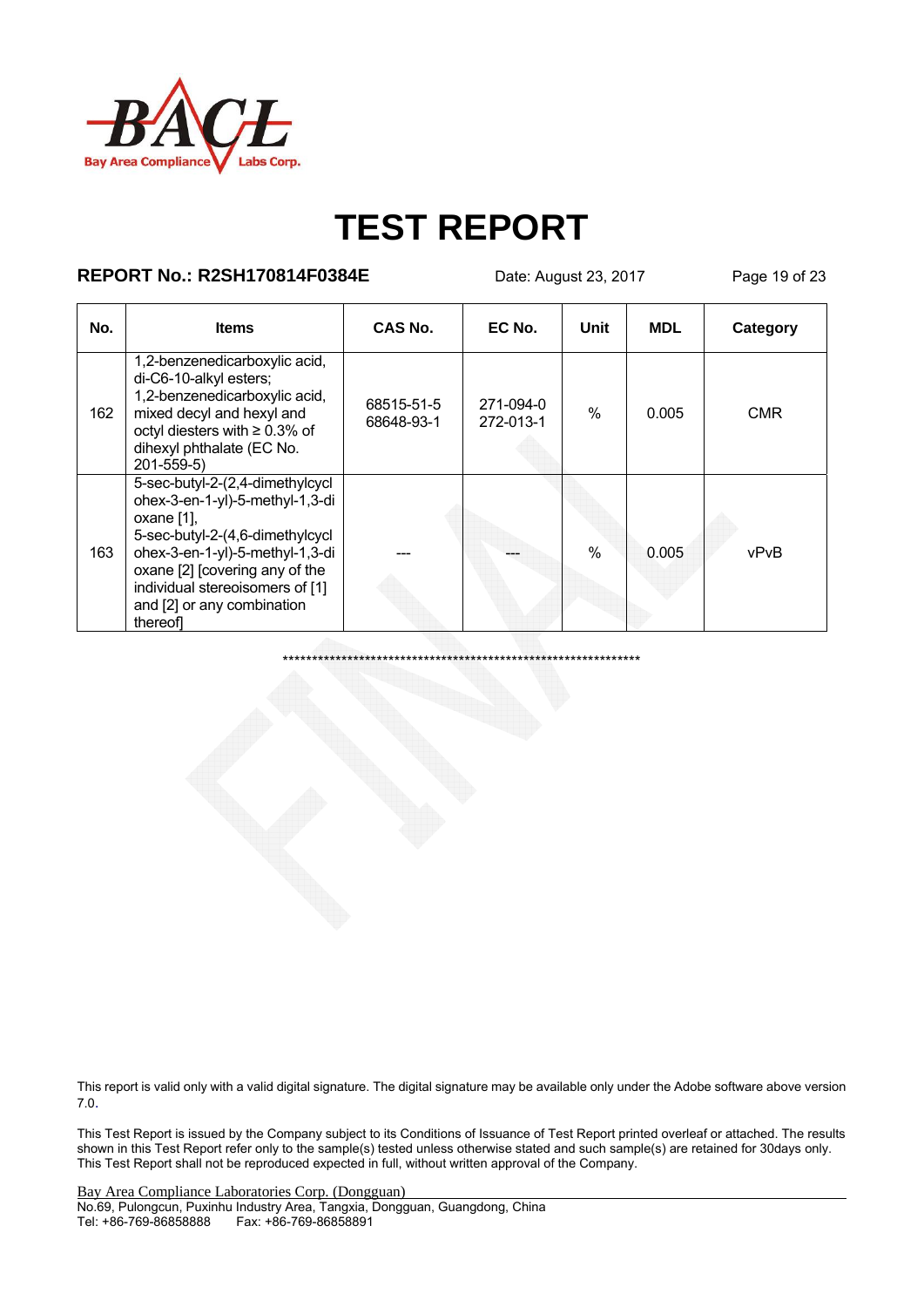

### **REPORT No.: R2SH170814F0384E** Date: August 23, 2017 Page 20 of 23

| No. | <b>Items</b>                                                                                                                                                                                          | <b>CAS No.</b>                      | EC No.                 | Unit          | <b>MDL</b> | Category                                                                          |
|-----|-------------------------------------------------------------------------------------------------------------------------------------------------------------------------------------------------------|-------------------------------------|------------------------|---------------|------------|-----------------------------------------------------------------------------------|
| 164 | Nitrobenzene                                                                                                                                                                                          | 98-95-3                             | 202-716-0              | $\frac{0}{0}$ | 0.005      | <b>PBT</b>                                                                        |
| 165 | 2,4-di-tert-butyl-6-(5-chlorobe<br>nzotriazol-2-yl)phenol<br>(UV-327)                                                                                                                                 | 3864-99-1                           | 223-383-8              | $\%$          | 0.005      | vPvB                                                                              |
| 166 | 2-(2H-benzotriazol-2-yl)-4-(ter<br>t-butyl)-6-(sec-butyl)phenol<br>$(UV-350)$                                                                                                                         | 36437-37-3                          | 253-037-1              | $\frac{0}{0}$ | 0.005      | vPvB                                                                              |
| 167 | 1,3-propanesultone                                                                                                                                                                                    | 1120-71-4                           | 214-317-9              | $\frac{0}{0}$ | 0.005      | <b>CMR</b>                                                                        |
| 168 | Perfluorononan-1-oic-acid<br>and its sodium and<br>ammonium salts                                                                                                                                     | 375-95-1<br>21049-39-8<br>4149-60-4 | 206-801-3              | $\frac{0}{0}$ | 0.005      | <b>PBT</b>                                                                        |
| 169 | Benzo[def]chrysene                                                                                                                                                                                    | $50 - 32 - 8$                       | 200-028-5              | $\%$          | 0.005      | <b>CMR</b><br>vPvB<br><b>PBT</b>                                                  |
| 170 | 4,4'-isopropylidenediphenol<br>(bisphenol A)                                                                                                                                                          | 80-05-7                             | 201-245-8              | $\frac{0}{0}$ | 0.005      | CMR<br>Endocrine<br>disrupting<br>properties<br>(Article 57(f) -<br>human health) |
| 171 | Nonadecafluorodecanoic acid<br>(PFDA) and its sodium and<br>ammonium salts<br>Nonadecafluorodecanoic<br>acid<br>Ammonium<br>nonadecafluorodecanoate<br>Decanoic acid.<br>nonadecafluoro-, sodium salt | 335-76-2<br>3108-42-7<br>3830-45-3  | 206-400-3<br>221-470-5 | $\frac{0}{0}$ | 0.005      | <b>CMR</b><br><b>PBT</b>                                                          |

\*\*\*\*\*\*\*\*\*\*\*\*\*\*\*\*\*\*\*\*\*\*\*\*\*\*\*\*\*\*\*\*\*\*\*\*\*\*\*\*\*\*\*\*\*\*\*\*\*\*\*\*\*\*\*\*\*\*\*\*\*

This report is valid only with a valid digital signature. The digital signature may be available only under the Adobe software above version 7.0.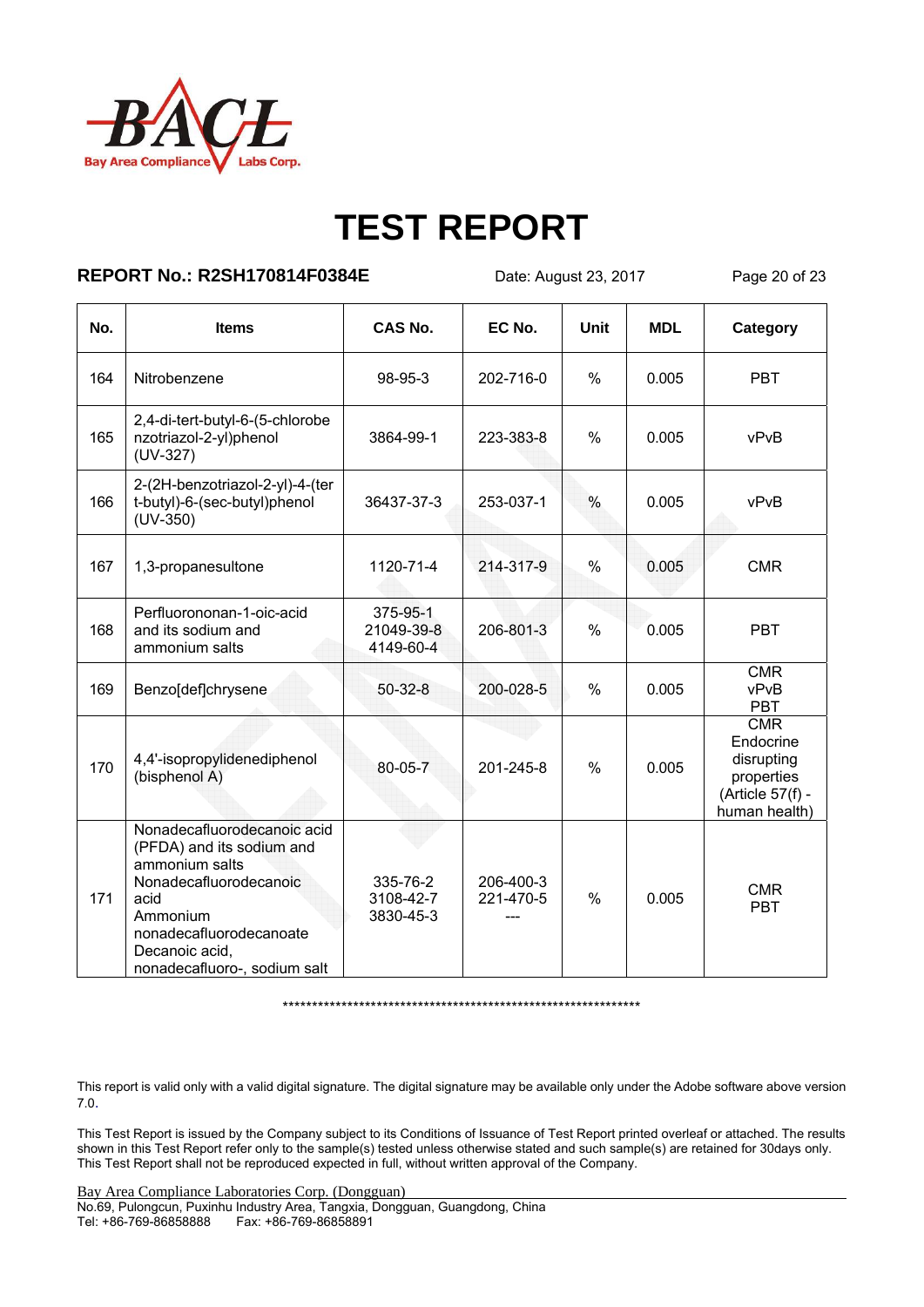

#### **REPORT No.: R2SH170814F0384E** Date: August 23, 2017 Page 21 of 23

| No. | <b>Items</b>                                             | CAS No.       | EC No.    | Unit          | <b>MDL</b> | Category                                                                                   |
|-----|----------------------------------------------------------|---------------|-----------|---------------|------------|--------------------------------------------------------------------------------------------|
| 172 | 4-heptylphenol, branched and<br>linear (4-HPbl)          |               |           | $\frac{0}{0}$ | 0.005      | Equivalent level of<br>concern having<br>probable serious<br>effects to the<br>environment |
| 173 | p-(1,1-dimethylpropyl)phenol                             | $80 - 46 - 6$ | 201-280-9 | $\frac{0}{0}$ | 0.005      | Equivalent level of<br>concern having<br>probable serious<br>effects to the<br>environment |
| 174 | Perfluorohexane-1-sulphonic<br>acid and its salts(PFHxS) | ---           |           | $\frac{0}{0}$ | 0.005      | vPvB                                                                                       |

\*\*\*\*\*\*\*\*\*\*\*\*\*\*\*\*\*\*\*\*\*\*\*\*\*\*\*\*\*\*\*\*\*\*\*\*\*\*\*\*\*\*\*\*\*\*\*\*\*\*\*\*\*\*\*\*\*\*\*\*\*

This report is valid only with a valid digital signature. The digital signature may be available only under the Adobe software above version 7.0.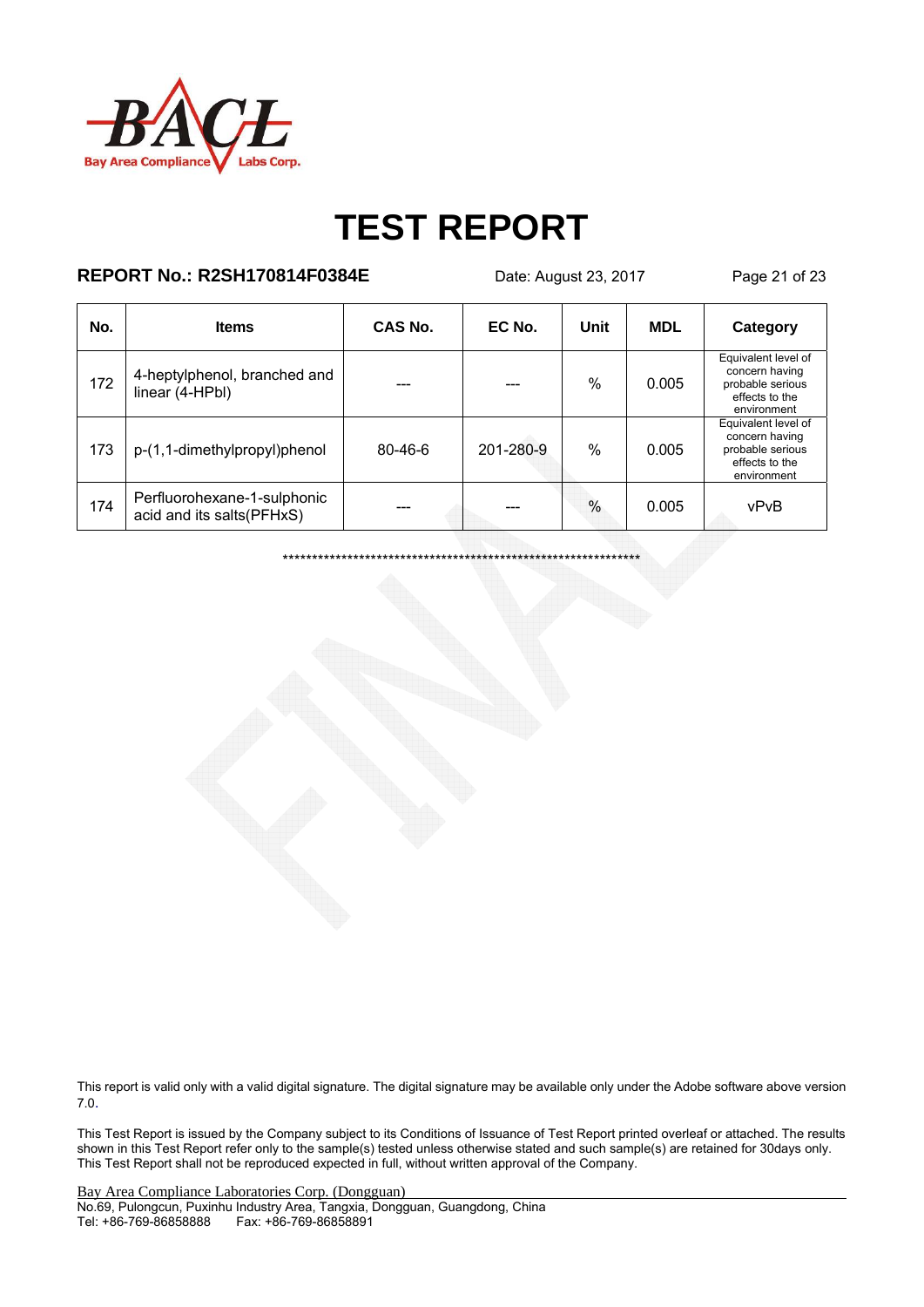

#### **REPORT No.: R2SH170814F0384E** Date: August 23, 2017 Page 22 of 23

#### Note:

- N.D. = Not Detected or less than MDL
- MDL = Method Detection Limit
- $%$  = Percentage by weight
- 0.1% = 1000mg/kg, mg/kg = ppm
- Carcinogenic, Mutagenic or toxic to Reproduction (CMR), meeting the criteria for classification in category 1 or 2 in accordance with Directive 67/548/EEC, Persistent, Bioaccumulative and Toxic (PBT) or very Persistent and very Bioaccumulative (vPvB) according to the criteria in Annex of XIII of the REACH Regulation, and/or Identified, on a case-by-case basis, from scientific evidence as causing probable serious effects to human health or the environment of an equivalent level of concern as those above (e.g. endocrine disrupters)
- \* = Calculated concentration of the items are based on the identified heavy metal result. Identity of above metal substances present in the article has to be further confirmed.
- \*\* = Calculated concentration of bis(tributyltin)oxide TBTO is based on the identified tributyltin, TBT results. The result is a screening test of TBTO and can cover TBTO and other salts under current technologies. Further investigation is required if the exact amount of TBTO has to be determined.
- \*\*\* = Calculated concentration of these coal-tar products is based on the identified polycyclic aromatic hydrocarbons (PAHs) and. heterocyclic compounds
- \*\*\*\* = Calculated concentration of these Aluminosilicate, Zirconia Aluminosilicate, Zirconia Aluminosilicate Refractory Ceramic Fibres, Aluminosilicate Refractory Ceramic Fibres is based on the identified aluminum and zirconium results by ICP-AES
- The chemical analysis of 174 SVHC is performed by means of currently available analytical techniques against the list published by ECHA on October 28, 2008 & January 13,2010& March 30,2010&June 18,2010& December 15,2010&June 20, 2011 &December 19,2011&June 18, 2012& June 20, 2013&December 16,2013&June 16, 2014&December 17, 2014 &June 15, 2015&December 17, 2015 &June 20, 2016 & January 12, 2017&July 7, 2017 all refer to

#### https://echa.europa.eu/candidate-list-table

This list is under evaluation by ECHA and may subject to change in the future.

- If a SVHC is found over the reporting limit, client is suggested to identify the component which contains the SVHC and the exact concentration of the SVHC by requesting further quantitative analysis from the laboratory.
- Photo appendix is included.

This report is valid only with a valid digital signature. The digital signature may be available only under the Adobe software above version 7.0.

\*\*\*\*\*\*\*\*\*\*\*\*\*\*\*\*\*\*\*\*\*\*\*\*\*\*\*\*\*\*\*\*\*\*\*\*\*\*\*\*\*\*\*\*\*\*\*\*\*\*\*\*\*\*\*\*\*\*\*\*\*